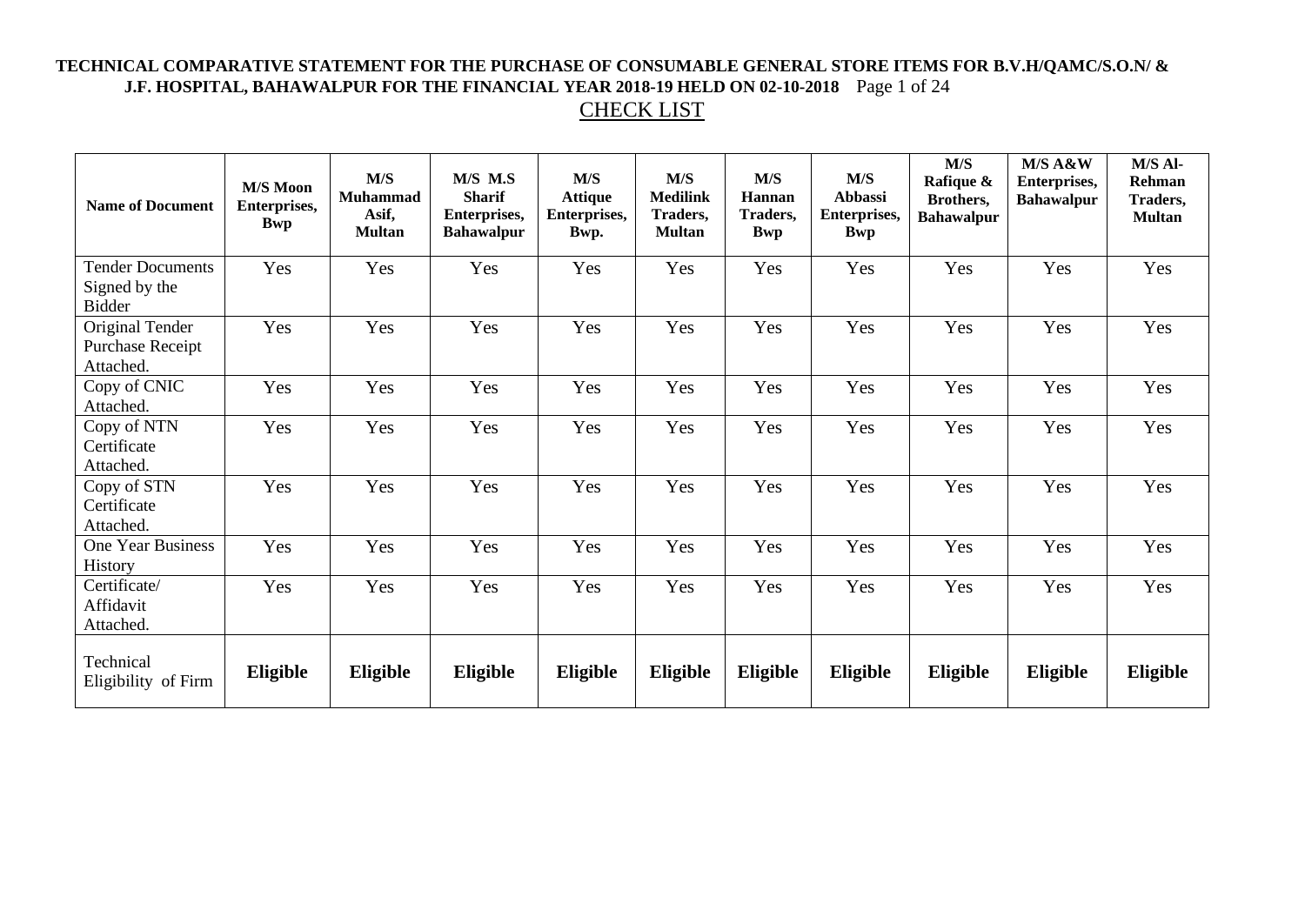#### **TECHNICAL COMPARATIVE STATEMENT FOR THE PURCHASE OF CONSUMABLE GENERAL STORE ITEMS FOR B.V.H/QAMC/S.O.N/ & J.F. HOSPITAL, BAHAWALPUR FOR THE FINANCIAL YEAR 2018-19 HELD ON 02-10-2018** Page 2 of 24

| Sr# | <b>Name of Durable Items</b> | <b>Total</b><br><b>Quantity</b> |
|-----|------------------------------|---------------------------------|
|     | Air Freshener 300 ml.        | 1400                            |

| Sr.# | Name of firm                        | Manufacturer/importer/<br><b>Make / Made/Brand</b> | Pack size | <b>Status of sample</b> | <b>Decision of TAC</b> |
|------|-------------------------------------|----------------------------------------------------|-----------|-------------------------|------------------------|
|      | M/S Moon Enterprises, Bahawalpur    | Different Brand Imported                           | 300 ml    | Open Sample Approved    | <b>Responsive</b>      |
|      | M/S Muhammad Asif, Multan           | Imported                                           |           | Sample Approved         | <b>Responsive</b>      |
| 2.   | M/S Attique Enterprises, Bahawalpur | Delight                                            |           | Sample Approved         | <b>Responsive</b>      |
| 3.   | M/S Sharif Enterprises, Bahawalpur  | Air Fresh                                          | Pcs       | Sample Not Approved     | Non Responsive         |
| 4.   | M/S AL-Rehman Traders, Multan       | Do It Best Qty                                     | 300ml     | Do it Sample Approved   | <b>Responsive</b>      |
|      | M/S Abbasi Enterprises, Bahawalpur  | Sample                                             | $12$ Box  | Sample Not Approved     | Non Responsive         |
| б.   | M/S Rafique & Brother, Bahawalpur   | Imp Item                                           | 300 ml    | Sample Approve          | <b>Responsive</b>      |

**2.** Acid for cleaning in Kg ) 18100

| Sr.# | Name of firm                       | Manufacturer/importer/<br>Make / Made/Brand | Pack size             | <b>Status of sample</b>       | <b>Decision of TAC</b> |
|------|------------------------------------|---------------------------------------------|-----------------------|-------------------------------|------------------------|
|      | M/S Moon Enterprises, Bahawalpur   | No Brand Local Chimerical                   | 250Kg Drum            | <b>Standard Item Approved</b> | <b>Responsive</b>      |
|      | M/S Muhammad Asif, Multan          | Local                                       |                       | <b>Standard Item Approved</b> | <b>Responsive</b>      |
|      | M/S Sharif Enterprises, Bahawalpur | Pak Made                                    | $1 \text{ kg}$        | <b>Standard Item Approved</b> | <b>Responsive</b>      |
|      | M/S AL-Rehman Traders, Multan      | Best Qty                                    | Per kg                | <b>Standard Item Approved</b> | <b>Responsive</b>      |
|      | M/S Abbasi Enterprises, Bahawalpur | Sample                                      | $300 \text{ kg}$ drum | <b>Standard Item Approved</b> | <b>Responsive</b>      |
|      | M/S Hanan Traders, Bahawalpur      | Pak Made                                    | $50 \text{ kg}$       | <b>Standard Item Approved</b> | <b>Responsive</b>      |

**3.** Bleaching Powder 25Kg pack 50

| $\mathrm{Sr}{\scriptstyle :}{\scriptstyle \#}$ | Name of firm                     | <b>Manufacturer/importer/</b><br>Make / Made/Brand | Pack size  | <b>Status of sample</b>         | <b>Decision of TAC</b> |
|------------------------------------------------|----------------------------------|----------------------------------------------------|------------|---------------------------------|------------------------|
| . .                                            | M/S Moon Enterprises, Bahawalpur | Sitara brand Pak Made                              | 25 Kg Pack | Sitara Branded item<br>Approved | <b>Responsive</b>      |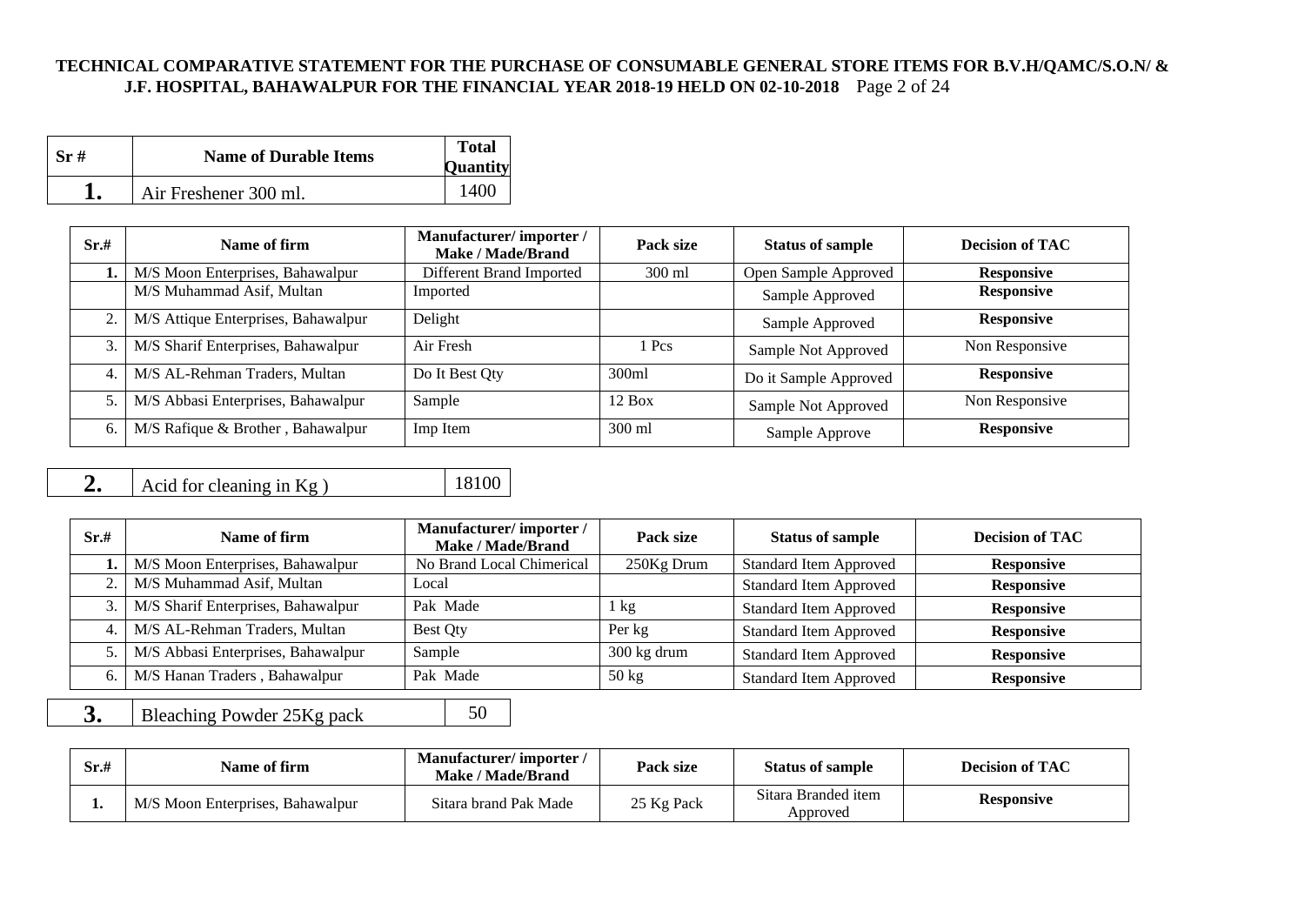#### **TECHNICAL COMPARATIVE STATEMENT FOR THE PURCHASE OF CONSUMABLE GENERAL STORE ITEMS FOR B.V.H/QAMC/S.O.N/ & J.F. HOSPITAL, BAHAWALPUR FOR THE FINANCIAL YEAR 2018-19 HELD ON 02-10-2018** Page 3 of 24

| 4.               | Detergent Powder (Pack of 1Kg)                             | 13150                                              |                   |                                                                    |                        |
|------------------|------------------------------------------------------------|----------------------------------------------------|-------------------|--------------------------------------------------------------------|------------------------|
| Sr.#             | Name of firm                                               | Manufacturer/importer/<br><b>Make / Made/Brand</b> | Pack size         | Status of sample                                                   | <b>Decision of TAC</b> |
| 1.               | M/S Moon Enterprises, Bahawalpur                           | <b>Surf Excel Lever Brothers</b><br>Pak Made       | 1 Kg Pack         | Surf Excel Branded Item<br>Approved                                | <b>Responsive</b>      |
| 2.               | M/S Muhammad Asif, Multan                                  | <b>Surf Excel</b>                                  |                   | <b>Surf Excel Branded Item</b><br>Approved                         | <b>Responsive</b>      |
| 3.               | M/S Attique Enterprises, Bahawalpur                        | Excel                                              |                   | Surf Excel Branded Item<br>Approved                                | <b>Responsive</b>      |
| 4.               | M/S Sharif Enterprises, Bahawalpur                         | Excel / Bonus                                      | $1 \text{ kg}$    | Surf Excel Branded Item<br>Approved                                | <b>Responsive</b>      |
| 5.               | M/S AL-Rehman Traders, Multan                              | Best Qty / Taiz                                    | Per kg            | Tauz surf Not Approved                                             | Non Responsive         |
| 6.               | M/S Hanan Traders, Bahawalpur                              | <b>Surf Excel Branded</b>                          |                   | Surf Excel Branded Item<br>Approved                                | <b>Responsive</b>      |
| 5.               | Blue Robin Neel for Washing Cloths.<br>225 gm Pack. Liquid | 13100                                              |                   |                                                                    |                        |
| Sr.#             | Name of firm                                               | Manufacturer/importer/<br><b>Make / Made/Brand</b> | Pack size         | <b>Status of sample</b>                                            | <b>Decision of TAC</b> |
| 1.               | M/S Moon Enterprises, Bahawalpur                           | Robbin Blue by Reckitt &<br>Benckiser              | 300 ml            | Robbin Blue by Reckitt &<br><b>Benckiser Branded Item Approved</b> | <b>Responsive</b>      |
| $\overline{2}$ . | M/S Attique Enterprises, Bahawalpur                        | Robin                                              |                   | Robbin Blue by Reckitt &<br><b>Benckiser Branded Item Approved</b> | <b>Responsive</b>      |
| 3.               | M/S Sharif Enterprises, Bahawalpur                         | Robin                                              | 300 gm per bottle | Robbin Blue by Reckitt &<br><b>Benckiser Branded Item Approved</b> | <b>Responsive</b>      |
| 4.               | M/S AL-Rehman Traders, Multan                              | <b>Best Qty</b>                                    | 300ml Liquid      | Robbin Blue by Reckitt &<br><b>Benckiser Branded Item Approved</b> | <b>Responsive</b>      |
| 5.               | M/S Hanan Traders, Bahawalpur                              | 300ml Liqued Rocket Brand                          | 300ml pack        | Robbin Blue by Reckitt &<br><b>Benckiser Branded Item Approved</b> | <b>Responsive</b>      |
| 6.               | Brooms (Jharoo Narial) (in Kg)                             | 3550                                               |                   |                                                                    |                        |
| Sr.#             | Name of firm                                               | Manufacturer/importer/<br>Make / Made/Brand        | Pack size         | <b>Status of sample</b>                                            | <b>Decision of TAC</b> |
| 1.               | M/S Moon Enterprises, Bahawalpur                           | <b>No Brand</b>                                    | 50 kg Bora Pack   | Sample Approved                                                    | <b>Responsive</b>      |
| 2.               | M/S Muhammad Asif, Multan                                  | Local                                              |                   | Sample Approved                                                    | <b>Responsive</b>      |
| 3.               | M/S Attique Enterprises, Bahawalpur                        | P.K                                                |                   | Sample Approved                                                    | <b>Responsive</b>      |
| 4.               | M/S Sharif Enterprises, Bahawalpur                         |                                                    |                   |                                                                    |                        |

\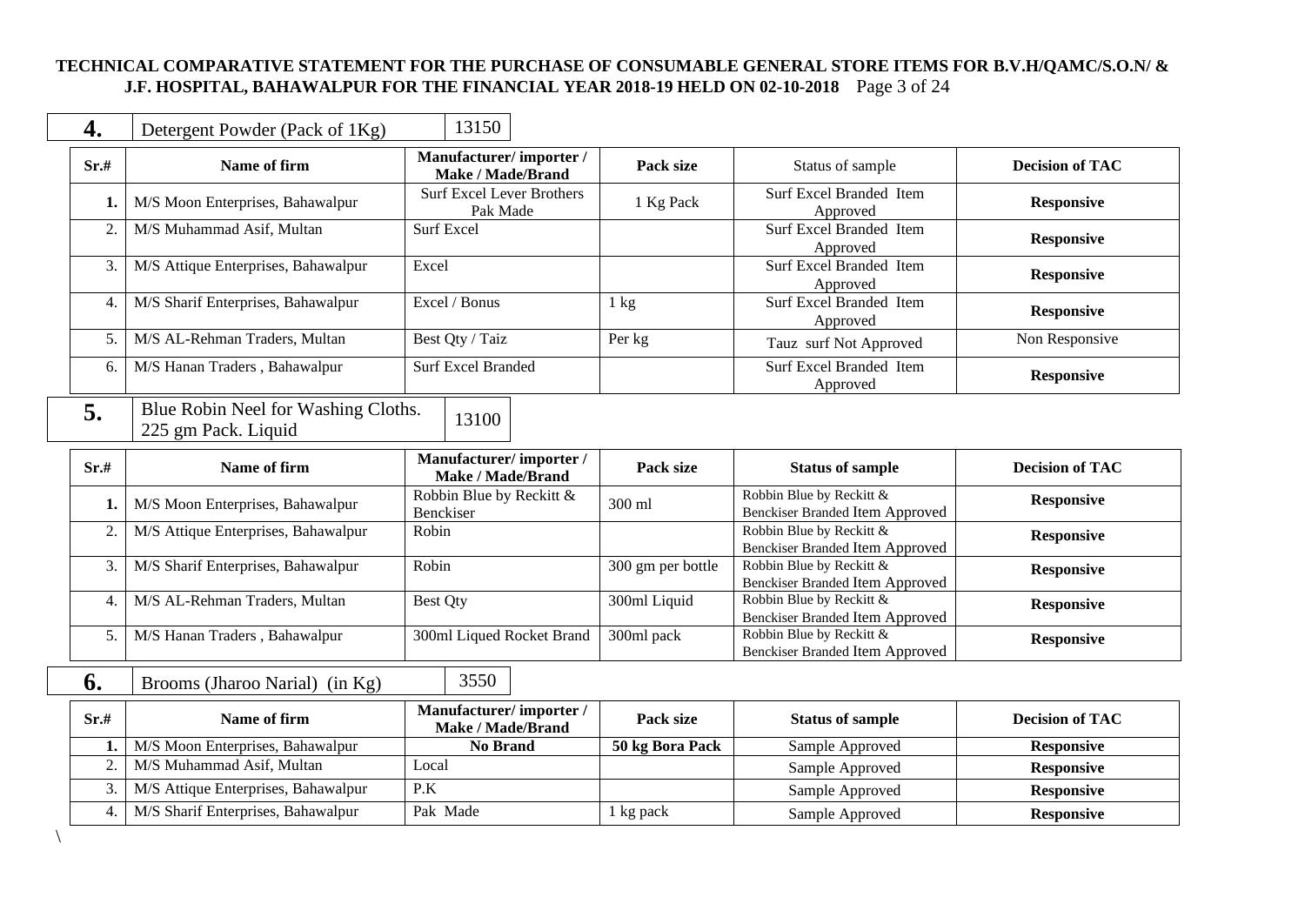#### **TECHNICAL COMPARATIVE STATEMENT FOR THE PURCHASE OF CONSUMABLE GENERAL STORE ITEMS FOR B.V.H/QAMC/S.O.N/ & J.F. HOSPITAL, BAHAWALPUR FOR THE FINANCIAL YEAR 2018-19 HELD ON 02-10-2018** Page 4 of 24

| 7.               | Broom Narial (With Ring Gulla)                                   | 450                                                |                                   |                                                     |                        |
|------------------|------------------------------------------------------------------|----------------------------------------------------|-----------------------------------|-----------------------------------------------------|------------------------|
| Sr.#             | Name of firm                                                     | Manufacturer/importer/<br><b>Make / Made/Brand</b> | Pack size                         | <b>Status of sample</b>                             | <b>Decision of TAC</b> |
| 1.               | M/S Moon Enterprises, Bahawalpur                                 | <b>No Brand</b>                                    | Open item as per<br>tender demand | Sample Approved                                     | <b>Responsive</b>      |
| 2.               | M/S Muhammad Asif, Multan                                        | Local                                              |                                   | Sample Approved                                     | <b>Responsive</b>      |
| 3.               | M/S Attique Enterprises, Bahawalpur                              | P.K                                                |                                   | Sample Approved                                     | <b>Responsive</b>      |
| 4.               | M/S Sharif Enterprises, Bahawalpur                               | Pak Made                                           | 1 Pair                            | Sample Approved                                     | <b>Responsive</b>      |
| 8.               | Broom (Sarkanda) (in kg)                                         | 3650                                               |                                   |                                                     |                        |
| Sr.#             | Name of firm                                                     | Manufacturer/importer/<br><b>Make / Made/Brand</b> | Pack size                         | <b>Status of sample</b>                             | <b>Decision of TAC</b> |
| 1.               | M/S Moon Enterprises, Bahawalpur                                 | No brand                                           | <b>Open Item</b>                  | Sample Approved                                     | <b>Responsive</b>      |
| 2.               | M/S Muhammad Asif, Multan                                        | Local                                              |                                   | Sample Approved                                     | <b>Responsive</b>      |
| 3.               | M/S Sharif Enterprises, Bahawalpur                               | Pak Made                                           | $1 \text{ kg}$                    | Sample Approved                                     | <b>Responsive</b>      |
| 4.               | M/S Abbasi Enterprises, Bahawalpur                               | Sample                                             | Open Wait                         | Sample Approved                                     | <b>Responsive</b>      |
|                  |                                                                  |                                                    |                                   |                                                     |                        |
| 9.               | <b>Brush for Bath room</b>                                       | 1200                                               |                                   |                                                     |                        |
| Sr.#             | Name of firm                                                     | Manufacturer/importer/<br>Make / Made/Brand        | Pack size                         | <b>Status of sample</b>                             | <b>Decision of TAC</b> |
| 1.               | M/S Moon Enterprises, Bahawalpur                                 | <b>No Brand Pak Made</b>                           | 12 piece Bundle                   | Sample Approved                                     | <b>Responsive</b>      |
| $\overline{2}$ . | M/S Attique Enterprises, Bahawalpur                              | China                                              |                                   | Sample Approved                                     | <b>Responsive</b>      |
| 3.               | M/S Sharif Enterprises, Bahawalpur                               | Pak Made                                           | 1 piece                           | Sample Approved                                     | <b>Responsive</b>      |
| 4.               | M/S A & W Enterprises, Bahawalpur                                | Best quality                                       |                                   | Sample Approved                                     | <b>Responsive</b>      |
| 10.              | <b>Medium Cells</b>                                              | 2200                                               |                                   |                                                     |                        |
| Sr.#             | Name of firm                                                     | Manufacturer/importer/<br><b>Make / Made/Brand</b> | Pack size                         | <b>Status of sample</b>                             | <b>Decision of TAC</b> |
| 1.               | M/S Moon Enterprises, Bahawalpur                                 | <b>Toshiba Brand</b>                               | 20 piece Dabba                    | <b>Toshiba Branded</b><br>Item Approved             | <b>Responsive</b>      |
| 2.<br>3.         | M/S Muhammad Asif, Multan<br>M/S Attique Enterprises, Bahawalpur | Toshiba<br>Toshiba                                 |                                   | Toshiba Branded<br>Item Approved<br>Toshiba Branded | <b>Responsive</b>      |

4. M/S Sharif Enterprises, Bahawalpur Toshiba 1 pcs

Item Approved<br> **Responsive**<br> **Responsive**<br> **Responsive**<br> **Responsive** 

Item Approved **Responsive**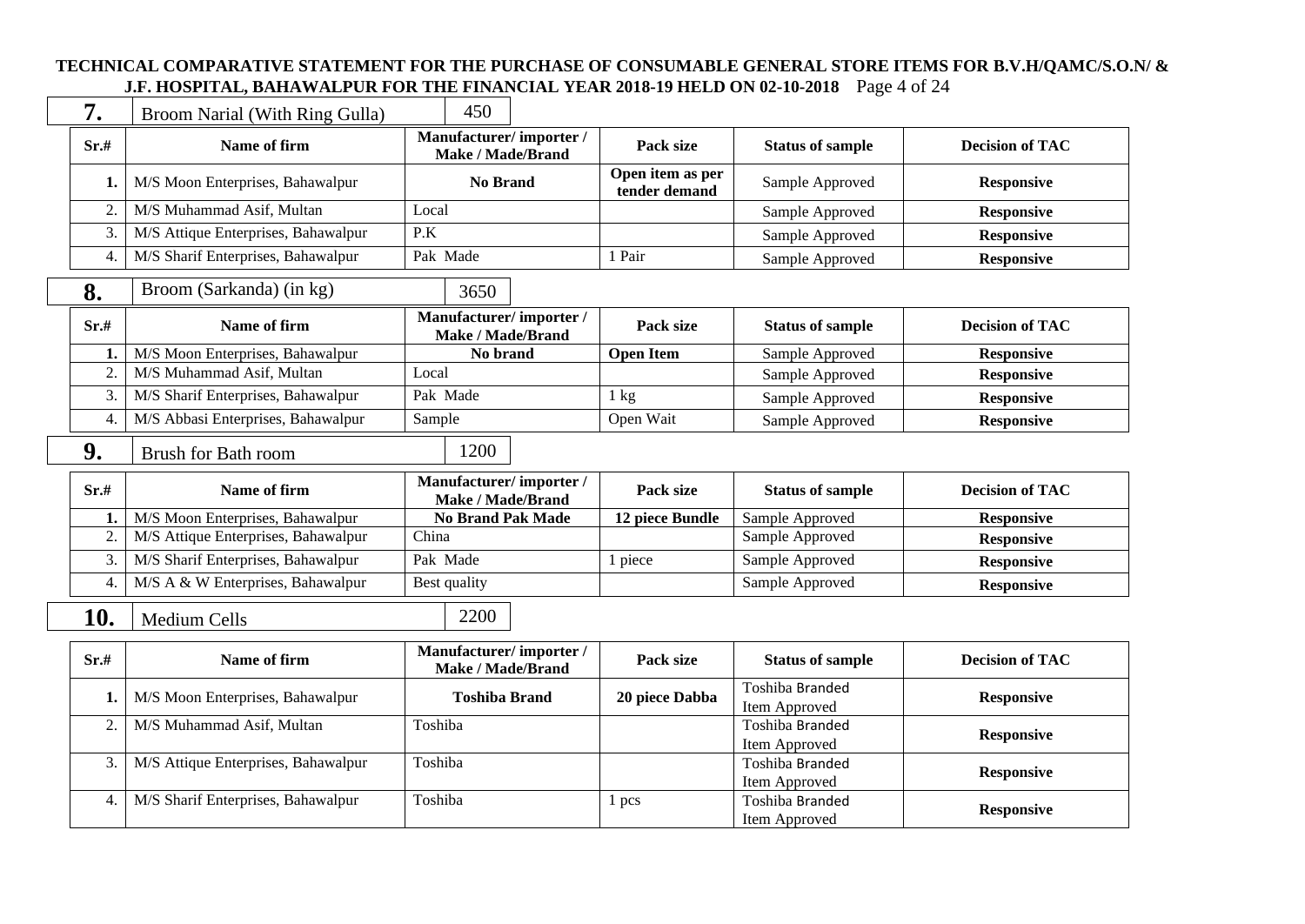#### **TECHNICAL COMPARATIVE STATEMENT FOR THE PURCHASE OF CONSUMABLE GENERAL STORE ITEMS FOR B.V.H/QAMC/S.O.N/ & J.F. HOSPITAL, BAHAWALPUR FOR THE FINANCIAL YEAR 2018-19 HELD ON 02-10-2018** Page 5 of 24

**11.** Pencil Cells AA 2200

| Sr.# | Name of firm                        | Manufacturer/importer/<br><b>Make / Made/Brand</b> | Pack size      | <b>Status of sample</b>          | <b>Decision of TAC</b> |
|------|-------------------------------------|----------------------------------------------------|----------------|----------------------------------|------------------------|
|      | M/S Moon Enterprises, Bahawalpur    | Toshiba Brand                                      | 40 piece Dabba | Toshiba Branded<br>Item Approved | <b>Responsive</b>      |
|      | M/S Muhammad Asif, Multan           | Toshiba                                            |                | Toshiba Branded<br>Item Approved | <b>Responsive</b>      |
|      | M/S Attique Enterprises, Bahawalpur | Toshiba                                            |                | Toshiba Branded<br>Item Approved | <b>Responsive</b>      |
| 4.   | M/S Sharif Enterprises, Bahawalpur  | Toshiba                                            | $\sqrt{1}$ pcs | Toshiba Branded<br>Item Approved | <b>Responsive</b>      |

**12.** Torch Cells (Standard Size) 1500

| Sr.# | Name of firm                        | Manufacturer/importer/<br>Make / Made/Brand | Pack size      | <b>Status of sample</b>          | <b>Decision of TAC</b> |
|------|-------------------------------------|---------------------------------------------|----------------|----------------------------------|------------------------|
|      | M/S Moon Enterprises, Bahawalpur    | Toshiba Brand                               | 20 piece Dabba | Toshiba Branded<br>Item Approved | <b>Responsive</b>      |
| 2.   | M/S Muhammad Asif, Multan           | Rocket                                      |                | <b>Rocket Not Approved</b>       | Non Responsive         |
|      | M/S Attique Enterprises, Bahawalpur | Toshiba                                     |                | Toshiba Branded<br>Item Approved | <b>Responsive</b>      |
|      | M/S Sharif Enterprises, Bahawalpur  | Toshiba                                     | pcs            | Toshiba Branded<br>Item Approved | <b>Responsive</b>      |

## **13.** Cell AAA For AC Remote 1200

| Sr.# | Name of firm                        | Manufacturer/importer/<br>Make / Made/Brand | Pack size      | <b>Status of sample</b>          | <b>Decision of TAC</b> |
|------|-------------------------------------|---------------------------------------------|----------------|----------------------------------|------------------------|
|      | M/S Moon Enterprises, Bahawalpur    | <b>Toshiba Brnad</b>                        | 20 piece Dabba | Toshiba Branded<br>Item Approved | <b>Responsive</b>      |
|      | M/S Attique Enterprises, Bahawalpur | Toshiba                                     |                | Toshiba Branded<br>Item Approved | <b>Responsive</b>      |
|      | M/S Sharif Enterprises, Bahawalpur  | Pak Made                                    | pcs            | No Sample                        | Non Responsive         |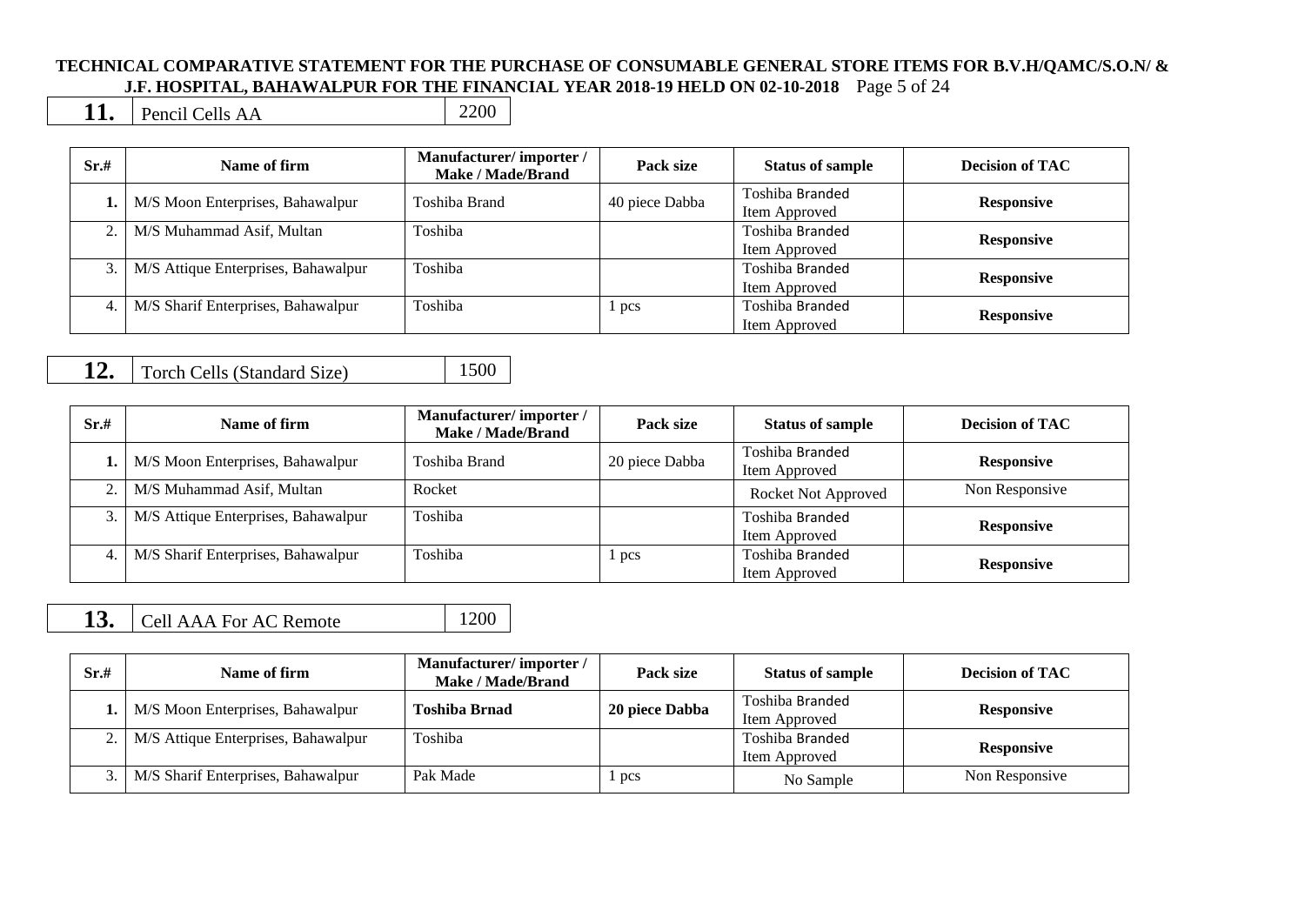#### **TECHNICAL COMPARATIVE STATEMENT FOR THE PURCHASE OF CONSUMABLE GENERAL STORE ITEMS FOR B.V.H/QAMC/S.O.N/ & J.F. HOSPITAL, BAHAWALPUR FOR THE FINANCIAL YEAR 2018-19 HELD ON 02-10-2018** Page 6 of 24

**14.** Insecticide Powder 1 Kg. 500

| Sr.# | Name of firm                       | Manufacturer/importer/<br>Make / Made/Brand | Pack size     | <b>Status of sample</b>                | <b>Decision of TAC</b> |
|------|------------------------------------|---------------------------------------------|---------------|----------------------------------------|------------------------|
|      | M/S Moon Enterprises, Bahawalpur   | Coopex brand Reckitt &<br><b>Benckiser</b>  | 100gm Pack    | Coopex<br><b>Branded Item Approved</b> | <b>Responsive</b>      |
|      | M/S Muhammad Asif, Multan          | Coopex                                      |               | Coopex<br><b>Branded Item Approved</b> | <b>Responsive</b>      |
|      | M/S Sharif Enterprises, Bahawalpur | Coopex                                      | l pcs of 90gm | Coopex<br><b>Branded Item Approved</b> | <b>Responsive</b>      |
| 4.   | M/S Rafique & Brother, Bahawalpur  | Tiger Brand Pak Made                        | 100gm Pack    | Taiger Brand<br>Not Approved           | Non Responsive         |

#### 15. Insecticide Spray (For Mosquitoes, and msecticide Spray (For Mosquitoes, and  $\left(2550\right)$  2550

| Sr.#   | Name of firm                      | Manufacturer/importer/<br>Make / Made/Brand | Pack size                     | <b>Status of sample</b>                                     | <b>Decision of TAC</b> |
|--------|-----------------------------------|---------------------------------------------|-------------------------------|-------------------------------------------------------------|------------------------|
|        | M/S Moon Enterprises, Bahawalpur  | Finis Brand<br><b>SC</b> Johnson            | 2.75 Ltr Pack                 | Finis by SC Johnson 2.75ltr<br><b>Branded Item Approved</b> | <b>Responsive</b>      |
| $\sim$ | M/S Muhammad Asif, Multan         | Finis                                       |                               | Finis by SC Johnson 2.75ltr<br><b>Branded Item Approved</b> | <b>Responsive</b>      |
| 3.     | M/S Hanan Traders, Bahawalpur     | S.C. Jhonson Brand                          | $2.75$ ltr                    | Finis by SC Johnson 2.75ltr<br><b>Branded Item Approved</b> | <b>Responsive</b>      |
|        | M/S Rafique & Brother, Bahawalpur | Finis Brand Sc Johnson<br>Product           | $2.75$ Ltr 6 bottle<br>cotton | Finis by SC Johnson 2.75ltr<br><b>Branded Item Approved</b> | <b>Responsive</b>      |

16. Insecticide Spray (Delta Methrine 15 E.C) (For Dengue) 80

| Sr.# | Name of firm                     | Manufacturer/importer/<br>Make / Made/Brand | Pack size | <b>Status of sample</b>        | <b>Decision of TAC</b> |
|------|----------------------------------|---------------------------------------------|-----------|--------------------------------|------------------------|
|      | M/S Moon Enterprises, Bahawalpur | Baver brand Delta Methrine                  | Ltr Pack  | bayer EC 15<br>Sample Approved | <b>Responsive</b>      |
|      | M/S Muhammad Asif. Multan        | Bayer                                       |           | bayer EC 15<br>Sample Approved | <b>Responsive</b>      |

| 17<br>17 | Electric Element1000, 1500 W to 2000 Watts<br>(For Stabilizers / Kettles) | 40                                                 |           |                                              |                        |
|----------|---------------------------------------------------------------------------|----------------------------------------------------|-----------|----------------------------------------------|------------------------|
| Sr.#     | Name of firm                                                              | Manufacturer/importer/<br><b>Make / Made/Brand</b> | Pack size | <b>Status of sample</b>                      | <b>Decision of TAC</b> |
|          | M/S Moon Enterprises, Bahawalpur                                          | Rehmania Brand<br>Pak Made                         | 01 Piece  | 1000 watts Rehmania<br><b>Brand Approved</b> | <b>Responsive</b>      |
|          | M/S Sharif Enterprises, Bahawalpur                                        | Pak Made                                           | 01 piece  | Sample Not Approved                          | Non Responsive         |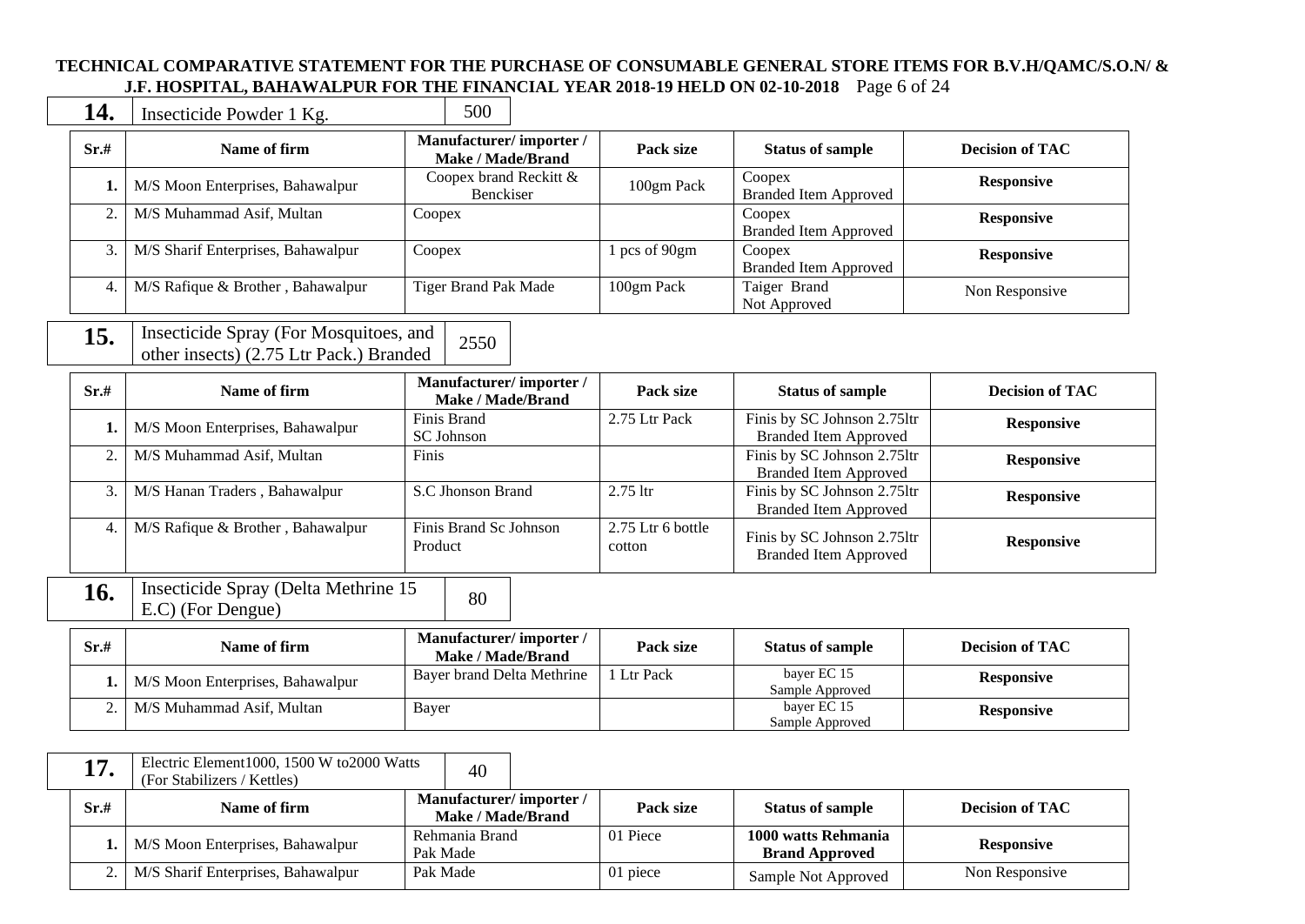#### **TECHNICAL COMPARATIVE STATEMENT FOR THE PURCHASE OF CONSUMABLE GENERAL STORE ITEMS FOR B.V.H/QAMC/S.O.N/ & J.F. HOSPITAL, BAHAWALPUR FOR THE FINANCIAL YEAR 2018-19 HELD ON 02-10-2018** Page 7 of 24

| 18.  | Electric Heater Rod 1000 watts                                         | 250                                                |                            |                                              |                        |
|------|------------------------------------------------------------------------|----------------------------------------------------|----------------------------|----------------------------------------------|------------------------|
| Sr.# | Name of firm                                                           | Manufacturer/importer/<br>Make / Made/Brand        | Pack size                  | <b>Status of sample</b>                      | <b>Decision of TAC</b> |
| 1.   | M/S Moon Enterprises, Bahawalpur                                       | Rehmania Brand<br>Pak Made                         | 01 Piece                   | 1000 Watts Rehmania<br><b>Brand Eligible</b> | <b>Responsive</b>      |
| 2.   | M/S Sharif Enterprises, Bahawalpur                                     | Pak Made                                           | 01 piece                   | Sample not Approved                          | Non Responsive         |
| 19.  | Floor Mop (Best Quality) Standard Size                                 | 1250                                               |                            |                                              |                        |
| Sr.# | Name of firm                                                           | Manufacturer/importer/<br><b>Make / Made/Brand</b> | Pack size                  | <b>Status of sample</b>                      | <b>Decision of TAC</b> |
| 1.   | M/S Moon Enterprises, Bahawalpur                                       | No Brand Pak Made                                  | 01 Piece                   | Sample Approved                              | <b>Responsive</b>      |
| 2.   | M/S Attique Enterprises, Bahawalpur                                    | P.K                                                |                            | Sample Approved                              | <b>Responsive</b>      |
| 3.   | M/S Sharif Enterprises, Bahawalpur                                     | Pak Made                                           | 01 piece                   | Sample not Approved                          | Non Responsive         |
| 20.  | Toilet Cleaning Material Liquid 500 ml<br>Bottle Harpic or Equivalent. | 2250                                               |                            |                                              |                        |
| Sr.# | Name of firm                                                           | Manufacturer/importer/<br><b>Make / Made/Brand</b> | Pack size                  | <b>Status of sample</b>                      | <b>Decision of TAC</b> |
| 1.   | M/S Moon Enterprises, Bahawalpur                                       | Harpic Reckitt Benkizer                            | 12 Bottle Carton<br>500 ml | Harpic by R&B Branded<br>Item Approved       | <b>Responsive</b>      |
| 2.   | M/S Muhammad Asif, Multan                                              | Harpic                                             |                            | Harpic by R&B Branded<br>Item Approved       | <b>Responsive</b>      |
| 3.   | M/S Attique Enterprises, Bahawalpur                                    | Harpic                                             |                            | Harpic by R&B Branded I<br>tem Approved      | <b>Responsive</b>      |
| 4.   | M/S Sharif Enterprises, Bahawalpur                                     | Harpic                                             | 1 piece of 100ml           | Harpic by R&B Branded<br>Item Approved       | <b>Responsive</b>      |
| 5.   | M/S AL- Rehman Traders Multan                                          | Hero Best Qty                                      | 500ml Per Bottle           | Hero Not Approved                            | Non Responsive         |
| 21.  | Floor Cleaning Material Liquid 4 Liter Btl.                            | 2000                                               |                            |                                              |                        |
| Sr.# | Name of firm                                                           | Manufacturer/importer/<br><b>Make / Made/Brand</b> | Pack size                  | <b>Status of sample</b>                      | <b>Decision of TAC</b> |
| 1.   | M/S Moon Enterprises, Bahawalpur                                       | Dettol Brand<br>Reckitt Benkizer                   | 01 Liter Bottle            | Dettol Branded Item<br>Sample Approved       | <b>Responsive</b>      |
| 2.   | M/S Muhammad Asif, Multan                                              | <b>Dettol Surface Cleaner</b>                      |                            | Dettol Branded Item<br>Sample Approved       | <b>Responsive</b>      |

3 Liter of one<br>
pack Sample Not Approved Non Responsive<br>
Single Pack 4 Sample Net Approved Non Responsive

Single Pack 4 Sample Not Approved Non Responsive

3. M/S Sharif Enterprises, Bahawalpur Pak Made 3 Liter of one pack

4. M/S Medilink Traders, Multan Medi Surface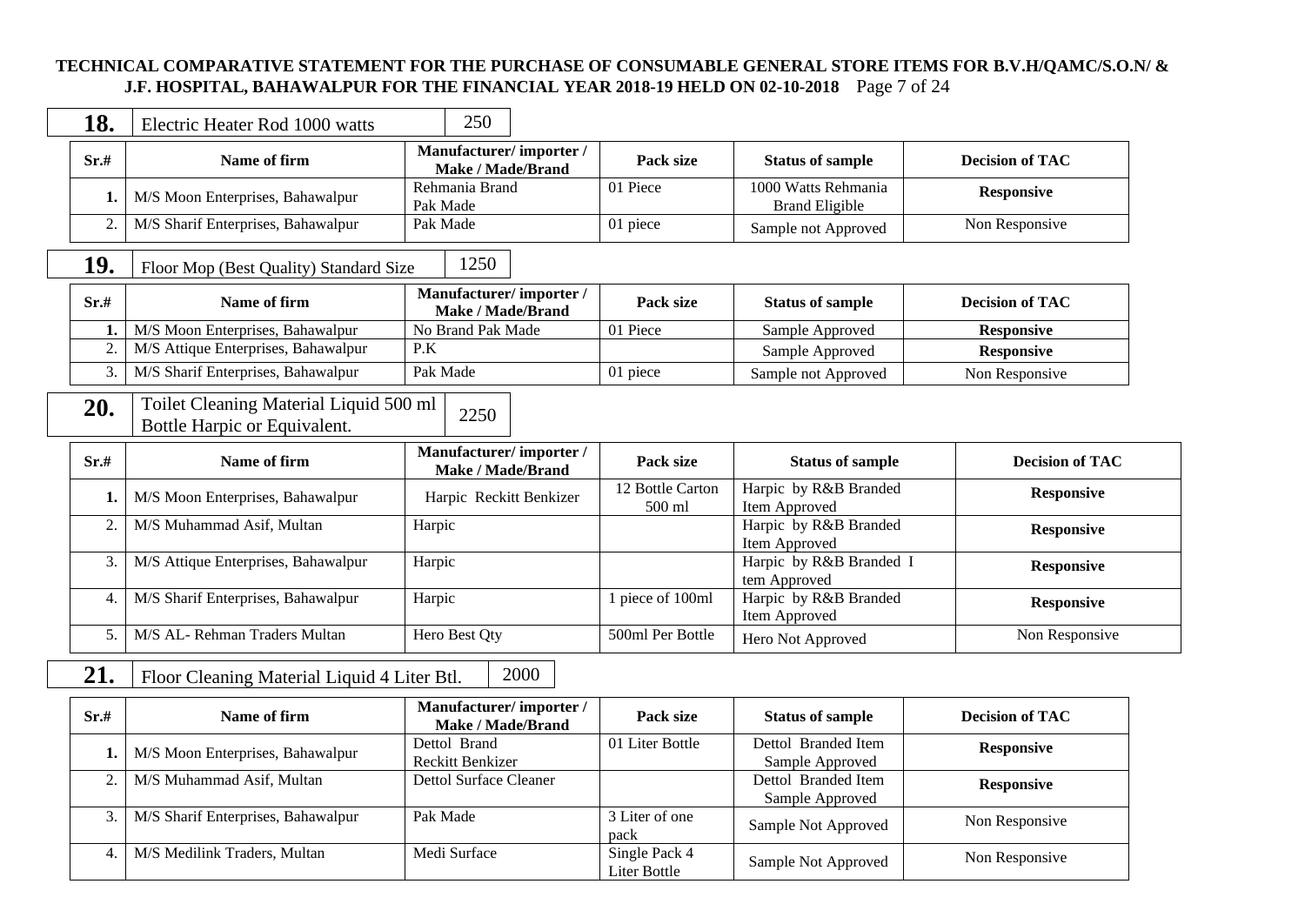#### **TECHNICAL COMPARATIVE STATEMENT FOR THE PURCHASE OF CONSUMABLE GENERAL STORE ITEMS FOR B.V.H/QAMC/S.O.N/ & J.F. HOSPITAL, BAHAWALPUR FOR THE FINANCIAL YEAR 2018-19 HELD ON 02-10-2018** Page 8 of 24

|  | Plastic Lota (Best Quality) |  |
|--|-----------------------------|--|
|--|-----------------------------|--|

| Sr.# | Name of firm                        | Manufacturer/importer/<br>Make / Made/Brand | Pack size             | <b>Status of sample</b> | <b>Decision of TAC</b> |
|------|-------------------------------------|---------------------------------------------|-----------------------|-------------------------|------------------------|
|      | M/S Moon Enterprises, Bahawalpur    | <b>Handle Type No Brand</b>                 | <b>50 Piece Borra</b> | Sample Approved         | <b>Responsive</b>      |
|      | M/S Attique Enterprises, Bahawalpur | P.K                                         |                       | Sample Approved         | <b>Responsive</b>      |
|      | M/S Sharif Enterprises, Bahawalpur  | Pak Made Best Quality                       | Pes packing           | Sample Approved         | <b>Responsive</b>      |
|      | M/S A & W Enterprises, Bahawalpur   | <b>Best Quality</b>                         |                       | Sample Approved         | <b>Responsive</b>      |

# **23.** Lime Quick (Choona in Kg) 2000

| Sr.# | Name of firm                        | <b>Manufacturer/importer/</b><br>Make / Made/Brand | Pack size  | <b>Status of sample</b> | <b>Decision of TAC</b> |
|------|-------------------------------------|----------------------------------------------------|------------|-------------------------|------------------------|
|      | M/S Moon Enterprises, Bahawalpur    | No Brand                                           | 50 Kg Pack | Sample Approved         | <b>Responsive</b>      |
|      | M/S Attique Enterprises, Bahawalpur | P.K                                                |            | No Sample               | Non Responsive         |

**24.** Laundry Soap (in Kg) 12150

| Sr.# | Name of firm                              | Manufacturer/importer/<br>Make / Made/Brand | Pack size      | <b>Status of sample</b>           | <b>Decision of TAC</b> |
|------|-------------------------------------------|---------------------------------------------|----------------|-----------------------------------|------------------------|
|      | M/S Moon Enterprises, Bahawalpur          | Guy Soap Pak Made                           | 20 Kg packing. | Guy Soap Branded Item<br>Approved | <b>Responsive</b>      |
| 2.   | M/S Muhammad Asif, Multan                 | Guy                                         |                | Guy Soap Branded Item<br>Approved | <b>Responsive</b>      |
|      | 3.   M/S Attique Enterprises, Bahawalpur  | Guy Soap                                    |                | Guy Soap Branded Item<br>Approved | <b>Responsive</b>      |
| 4.   | $\vert$ M/S A & W Enterprises, Bahawalpur | Guy Soap                                    |                | Guy Soap Branded Item<br>Approved | <b>Responsive</b>      |

25. Soap Best Quality 115gm / Lux / Soap Best Quanty 115gm / Lux / 2750<br>Safeguard. As per sample

| Sr.# | Name of firm                        | Manufacturer/importer/<br>Make / Made/Brand | Pack size              | <b>Status of sample</b>      | <b>Decision of TAC</b> |  |
|------|-------------------------------------|---------------------------------------------|------------------------|------------------------------|------------------------|--|
|      | M/S Moon Enterprises, Bahawalpur    | Lux Soap Lever Brothers                     | <b>72 Piece Carton</b> | Safeguard 100gm              | <b>Responsive</b>      |  |
|      |                                     | Safeguard Soap                              | 112gm, 115gm           | <b>Branded Item Approved</b> |                        |  |
|      | M/S Muhammad Asif, Multan           | Lux 110gm Safeguard                         |                        | Safeguard 100gm              | <b>Responsive</b>      |  |
|      |                                     | $100$ gm                                    |                        | <b>Branded Item Approved</b> |                        |  |
|      | M/S Attique Enterprises, Bahawalpur | Lux / Safeguard                             |                        | Safeguard 100gm              |                        |  |
|      |                                     |                                             |                        | <b>Branded Item Approved</b> | <b>Responsive</b>      |  |
|      | M/S Hanan Traders, Bahawalpur       | <b>Branded PNG</b>                          |                        | <b>PNG Brand Not</b>         | Non Responsive         |  |
|      |                                     |                                             |                        | Approved                     |                        |  |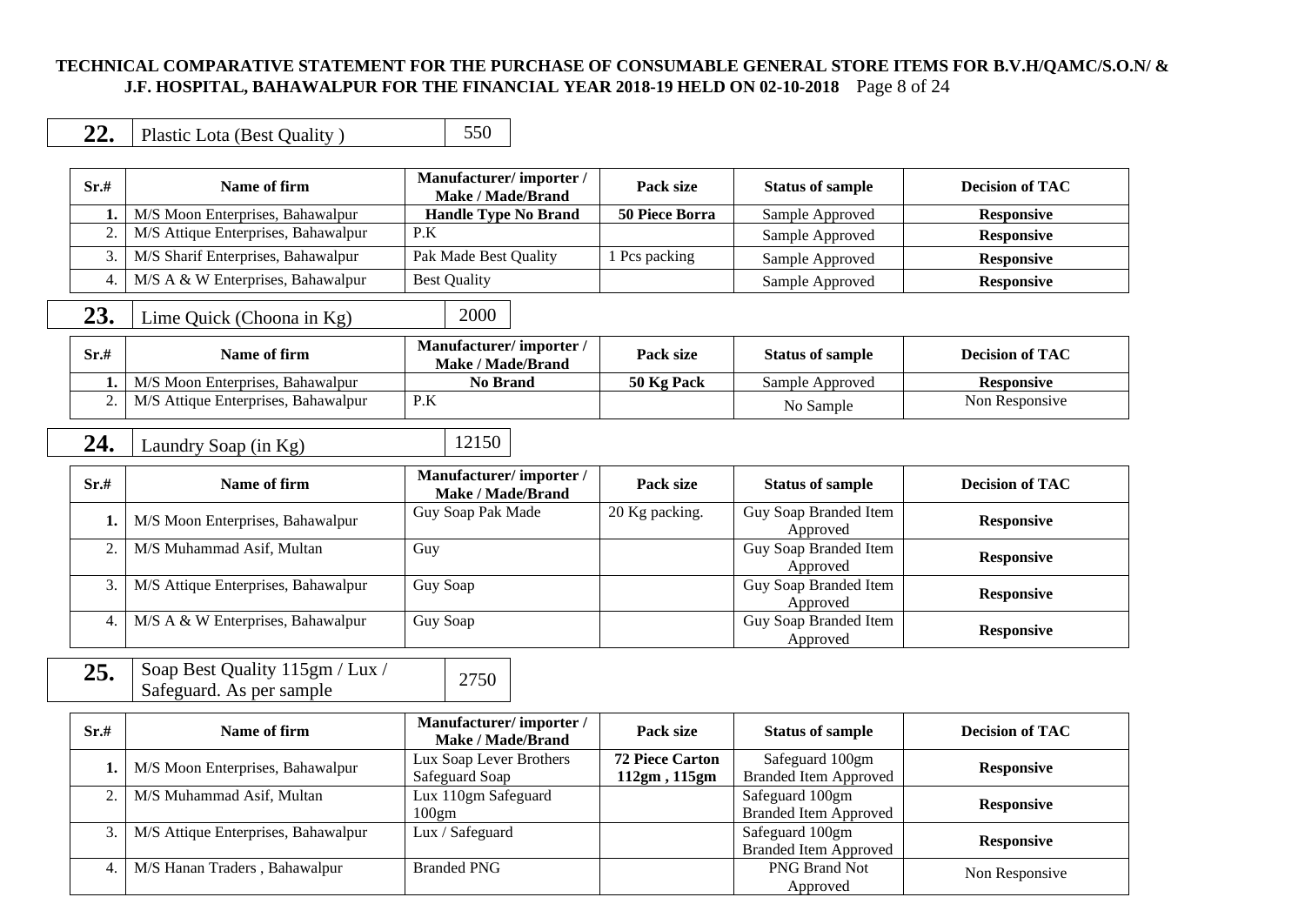#### **TECHNICAL COMPARATIVE STATEMENT FOR THE PURCHASE OF CONSUMABLE GENERAL STORE ITEMS FOR B.V.H/QAMC/S.O.N/ & J.F. HOSPITAL, BAHAWALPUR FOR THE FINANCIAL YEAR 2018-19 HELD ON 02-10-2018** Page 9 of 24

**26.** Hand wash Soap Carbolic 115gm (as per sample) 3300

| Sr.# | Name of firm                        | Manufacturer/importer/<br><b>Make / Made/Brand</b> | Pack size                             | <b>Status of sample</b>                         | <b>Decision of TAC</b> |
|------|-------------------------------------|----------------------------------------------------|---------------------------------------|-------------------------------------------------|------------------------|
|      | M/S Moon Enterprises, Bahawalpur    | <b>Life Boy Lever Brothers</b>                     | <b>72 Piece Pack</b><br><b>Carton</b> | Life boy 115 gm<br><b>Branded Item Approved</b> | <b>Responsive</b>      |
|      | M/S Muhammad Asif, Multan           | Lifebuoy                                           |                                       | Life boy 115 gm<br><b>Branded Item Approved</b> | <b>Responsive</b>      |
| 3.1  | M/S Attique Enterprises, Bahawalpur | Lifebuoy                                           |                                       | Life boy 115 gm<br><b>Branded Item Approved</b> | <b>Responsive</b>      |
|      | M/S Hanan Traders, Bahawalpur       | Life Boy Liver Brand                               |                                       | Life boy 115 gm<br><b>Branded Item Approved</b> | <b>Responsive</b>      |

**27.** Machine Oil for Sewing Machine 100 ml Bottle. 300

| Sr.# | Name of firm                               | Manufacturer/importer/<br>Make / Made/Brand | Pack size | <b>Status of sample</b>         | <b>Decision of TAC</b> |
|------|--------------------------------------------|---------------------------------------------|-----------|---------------------------------|------------------------|
|      | <b>1.</b> M/S Moon Enterprises, Bahawalpur | <b>No Brand Master brand</b><br>local made  | Open item | Master Brand<br>Sample Approved | <b>Responsive</b>      |
|      | 2.   M/S Attique Enterprises, Bahawalpur   | P.K                                         |           | No Provide Sample               | Non Responsive         |
|      | M/S Sharif Enterprises, Bahawalpur         | Pak Made                                    | pcs       | No Provide Sample               | Non Responsive         |

| 28. | Sewing Machine Needle Different Size |     |
|-----|--------------------------------------|-----|
|     | (16 Nos./18 Nos.) for Juki Machine   | 100 |
|     | Pack of 10                           |     |

| Sr.# | Name of firm                               | Manufacturer/importer/<br>Make / Made/Brand | Pack size       | <b>Status of sample</b> | <b>Decision of TAC</b> |
|------|--------------------------------------------|---------------------------------------------|-----------------|-------------------------|------------------------|
|      | <b>1.</b> M/S Moon Enterprises, Bahawalpur | Singer brand any brand<br>Chine made        | 10 Piece packet | Sample Approved         | <b>Responsive</b>      |
|      | 2.   M/S Attique Enterprises, Bahawalpur   | China imported                              |                 | Sample Approved         | <b>Responsive</b>      |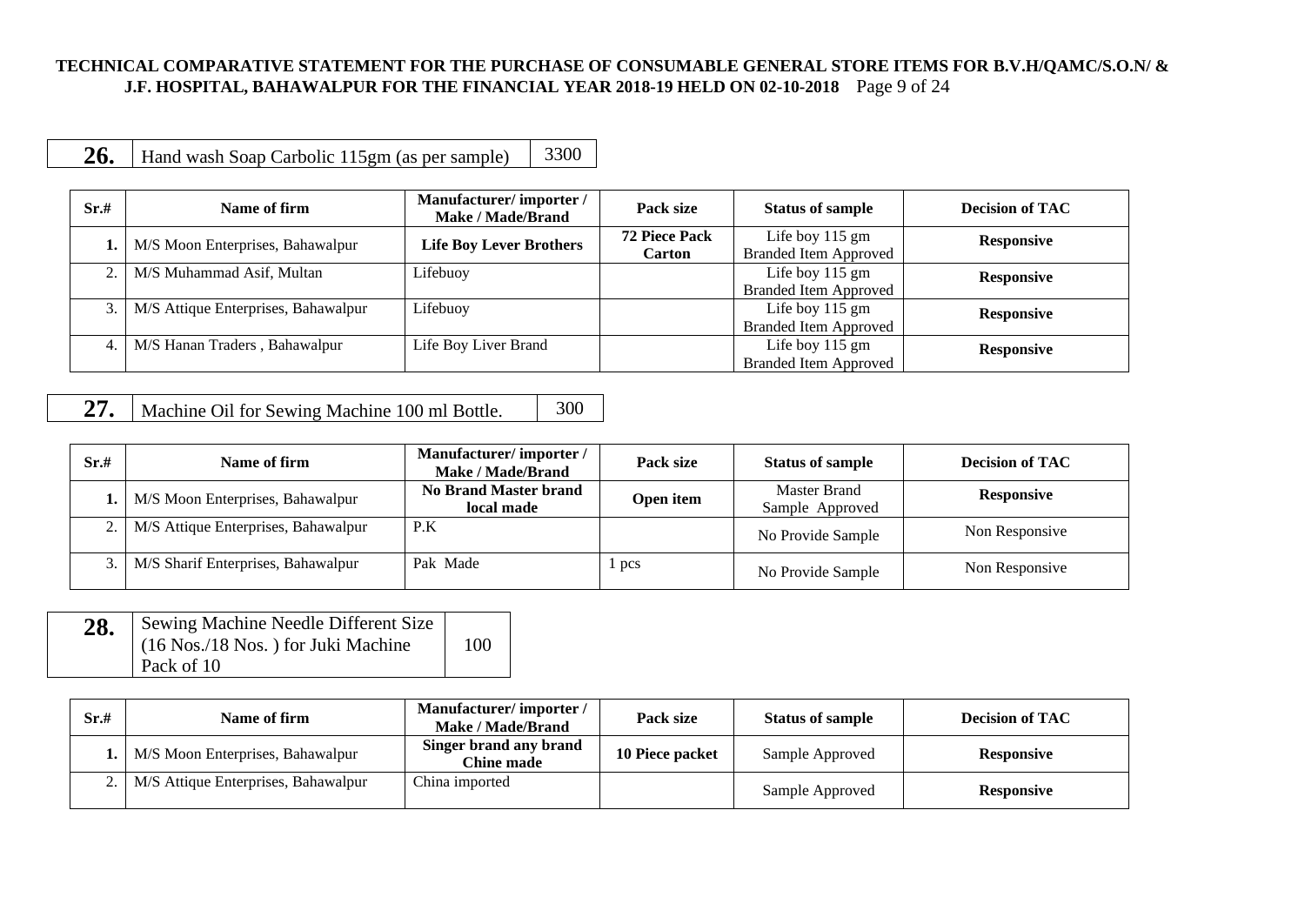#### **TECHNICAL COMPARATIVE STATEMENT FOR THE PURCHASE OF CONSUMABLE GENERAL STORE ITEMS FOR B.V.H/QAMC/S.O.N/ & J.F. HOSPITAL, BAHAWALPUR FOR THE FINANCIAL YEAR 2018-19 HELD ON 02-10-2018** Page 10 of 24

| 29. | Plastic Sheet White polythene (in | 2250 |
|-----|-----------------------------------|------|
|     | Meters)                           |      |

| Sr.# | Name of firm                        | Manufacturer/importer/<br><b>Make / Made/Brand</b> | Pack size    | <b>Status of sample</b> | Decision of TAC   |
|------|-------------------------------------|----------------------------------------------------|--------------|-------------------------|-------------------|
|      | M/S Moon Enterprises, Bahawalpur    | No brand Pak Made                                  | 100 Mtr Roll | Sample Approved         | <b>Responsive</b> |
|      | M/S Muhammad Asif, Multan           | ocal                                               |              | Sample Approved         | <b>Responsive</b> |
|      | M/S Attique Enterprises, Bahawalpur | P.K                                                |              | Sample Approved         | <b>Responsive</b> |

| 30. | Green Net .in meter | 1150 |
|-----|---------------------|------|
|-----|---------------------|------|

| Sr.# | Name of firm                        | Manufacturer/importer/<br>Make / Made/Brand | Pack size   | <b>Status of sample</b> | Decision of TAC   |
|------|-------------------------------------|---------------------------------------------|-------------|-------------------------|-------------------|
|      | M/S Moon Enterprises, Bahawalpur    | No brand Pak Made                           | 50 Mtr Roll | Sample Approved         | <b>Responsive</b> |
|      | M/S Attique Enterprises, Bahawalpur | P.K                                         |             | Sample Not Approved     | Non Responsive    |

| 31<br>J. | Taat (In Guz). |  |
|----------|----------------|--|
|          |                |  |

| Sr.# | Name of firm                        | <b>Manufacturer/importer/</b><br>Make / Made/Brand | Pack size     | <b>Status of sample</b> | Decision of TAC   |
|------|-------------------------------------|----------------------------------------------------|---------------|-------------------------|-------------------|
|      | M/S Moon Enterprises, Bahawalpur    | No brand Pak Made                                  | 100 Gazz Than | Sample Approved         | <b>Responsive</b> |
|      | M/S Attique Enterprises, Bahawalpur | P.K                                                |               | Sample Approved         | <b>Responsive</b> |

| 32. | Plastic Shopper Large & Small Size | 50400 |
|-----|------------------------------------|-------|
|     | Polythine (in $Kg$ )               |       |

| Sr.# | Name of firm                       | Manufacturer/importer/<br>Make / Made/Brand           | Pack size  | <b>Status of sample</b> | <b>Decision of TAC</b> |
|------|------------------------------------|-------------------------------------------------------|------------|-------------------------|------------------------|
|      | M/S Moon Enterprises, Bahawalpur   | No brand Pak Made Local<br><b>Production Pak LTD.</b> | 25 Kg pack | Sample Approved         | <b>Responsive</b>      |
| 2.   | M/S Muhammad Asif, Multan          | Local                                                 |            | Sample Approved         | <b>Responsive</b>      |
| 3.1  | M/S Sharif Enterprises, Bahawalpur | Pak Made                                              | 1 kg pack  | Sample Approved         | <b>Responsive</b>      |
|      | M/S Hanan Traders, Bahawalpur      | Pak Made                                              | 25 kg Pack | Sample Approved         | <b>Responsive</b>      |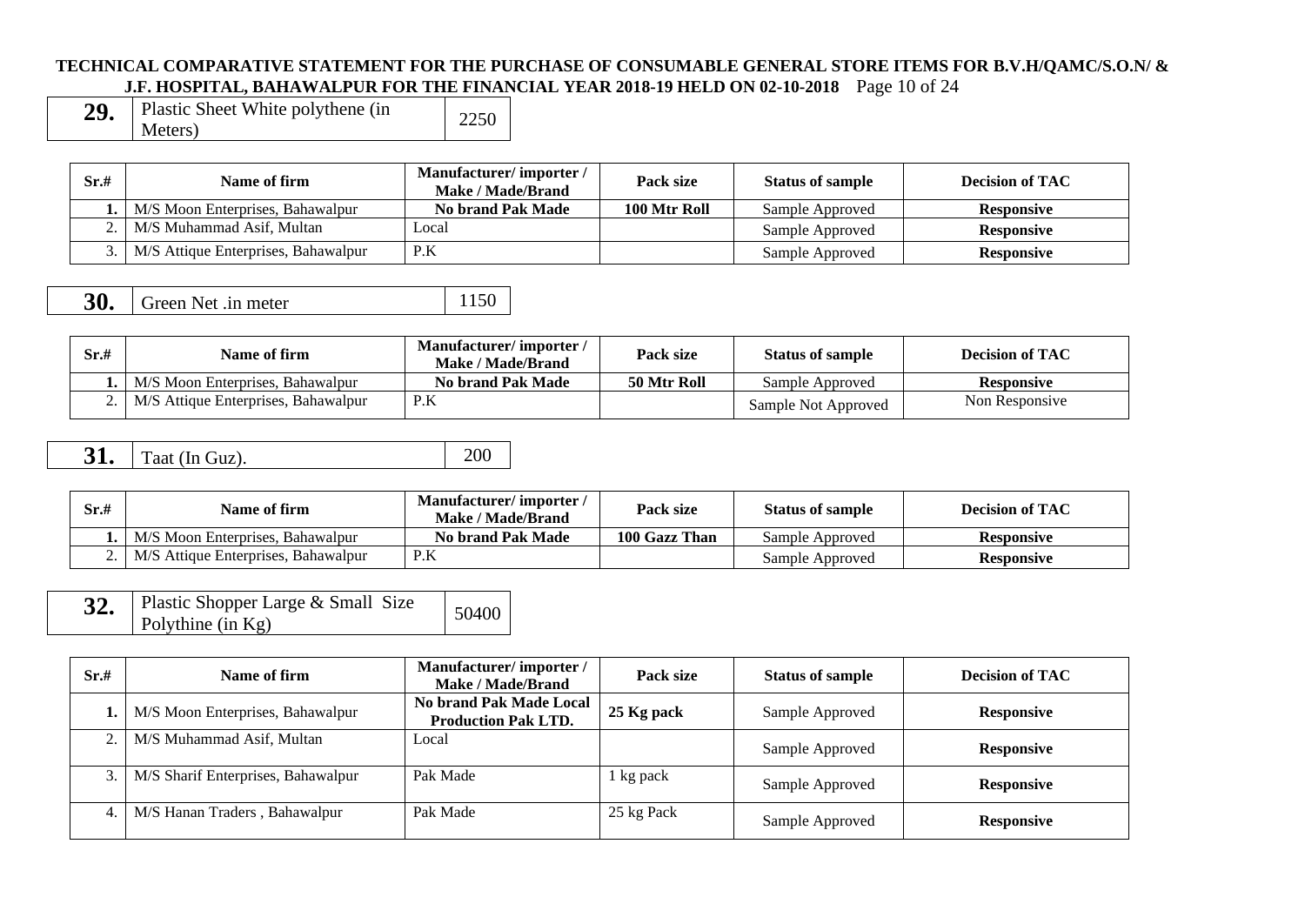### **TECHNICAL COMPARATIVE STATEMENT FOR THE PURCHASE OF CONSUMABLE GENERAL STORE ITEMS FOR B.V.H/QAMC/S.O.N/ & J.F. HOSPITAL, BAHAWALPUR FOR THE FINANCIAL YEAR 2018-19 HELD ON 02-10-2018** Page 11 of 24

**33.** Phenyl Tablets (in Kg) 330

| Sr.# | Name of firm                            | Manufacturer/importer/<br><b>Make / Made/Brand</b> | Pack size  | <b>Status of sample</b> | <b>Decision of TAC</b> |
|------|-----------------------------------------|----------------------------------------------------|------------|-------------------------|------------------------|
|      | M/S Moon Enterprises, Bahawalpur        | <b>No brand China Made</b>                         | 25 Kg pack | Sample Approved         | <b>Responsive</b>      |
|      | 2. M/S Muhammad Asif, Multan            | Local                                              |            | Sample Approved         | <b>Responsive</b>      |
|      | 3.   M/S Sharif Enterprises, Bahawalpur | Pak Made                                           | kg         | Sample Approved         | <b>Responsive</b>      |
| 34.  | Fertilizer Urea                         |                                                    |            |                         |                        |

| Sr.# | Name of firm                     | Manufacturer/importer/<br>Make / Made/Brand | Pack size  | <b>Status of sample</b>                   | <b>Decision of TAC</b> |
|------|----------------------------------|---------------------------------------------|------------|-------------------------------------------|------------------------|
| . .  | M/S Moon Enterprises, Bahawalpur | Sona urea Brand                             | 50 kg pack | Sona Urea by FFC<br>Branded Item Approved | <b>Responsive</b>      |
| 35.  | Fertilizer DAP                   |                                             |            |                                           |                        |

| Sr.#             | Name of firm                                              | Manufacturer/importer/<br>Make / Made/Brand        | Pack size                      | <b>Status of sample</b>                             | <b>Decision of TAC</b> |
|------------------|-----------------------------------------------------------|----------------------------------------------------|--------------------------------|-----------------------------------------------------|------------------------|
| 1.               | M/S Moon Enterprises, Bahawalpur                          | <b>DAP</b>                                         | 50 KG PACK                     | Sona DAP by FFC<br><b>Branded Item Approved</b>     | <b>Responsive</b>      |
| 36.              | Phenyl Liquid Best Quality. (2.75 tr.<br>Packing) Branded | 13200                                              |                                |                                                     |                        |
| Sr.#             | Name of firm                                              | Manufacturer/importer/<br><b>Make / Made/Brand</b> | Pack size                      | <b>Status of sample</b>                             | <b>Decision of TAC</b> |
|                  | M/S Moon Enterprises, Bahawalpur                          | <b>Fish Brand sc Jhonson</b><br><b>PAK</b>         | 2.75 LTR Pack<br><b>Bottal</b> | Finis by SC johnson<br><b>Branded Item Eligible</b> | <b>Responsive</b>      |
| $\overline{2}$ . | M/S Muhammad Asif, Multan                                 | Finis                                              |                                | Finis by SC johnson<br><b>Branded Item Eligible</b> | <b>Responsive</b>      |
| 3.               | M/S Sharif Enterprises, Bahawalpur                        | Finis                                              | 1 Bottle of 2.50<br>Ltr Pack   | Finis by SC johnson<br><b>Branded Item Eligible</b> | <b>Responsive</b>      |
| 4.               | M/S AL- Rehman Traders Multan                             | <b>Tidy Best Qty</b>                               | 300ml Ltr                      | <b>Tidy Brand Not</b><br>Approved                   | Non Responsive         |
| 5.               | M/S Medilink Traders, Multan                              | Oxo Stancos khi                                    | 2.75 Liter Bottle              | Oxo Brand not<br>Approved                           | Non Responsive         |
| 6.               | M/S Hanan Traders, Bahawalpur                             | SC Johnson Brand                                   | 2.75 Liter Bottle              | Finis by SC johnson<br><b>Branded Item Eligible</b> | <b>Responsive</b>      |
| 7.               | M/S Rafique & Brother, Bahawalpur                         | Finis Brand Sc Johnson<br>Product                  | $2.75$ Ltr 6 bottle<br>cotton  | Finis by SC johnson<br><b>Branded Item Eligible</b> | <b>Responsive</b>      |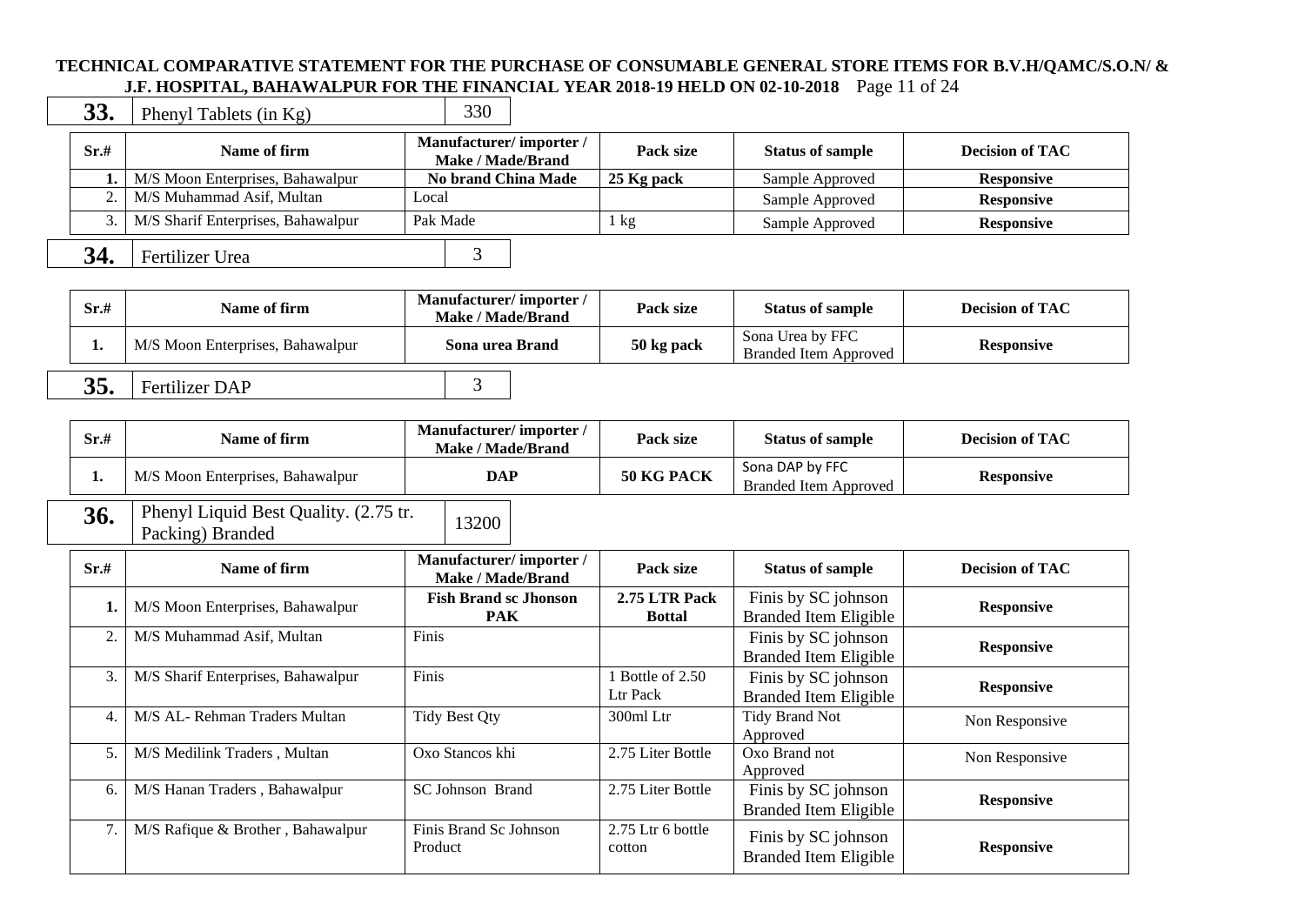#### **TECHNICAL COMPARATIVE STATEMENT FOR THE PURCHASE OF CONSUMABLE GENERAL STORE ITEMS FOR B.V.H/QAMC/S.O.N/ & J.F. HOSPITAL, BAHAWALPUR FOR THE FINANCIAL YEAR 2018-19 HELD ON 02-10-2018** Page 12 of 24

| Rexene Brown (Best Quality In | 3450 |
|-------------------------------|------|
| Meters)                       |      |

| Sr.# | Name of firm                               | Manufacturer/importer/<br>Make / Made/Brand | Pack size              | <b>Status of sample</b> | <b>Decision of TAC</b> |
|------|--------------------------------------------|---------------------------------------------|------------------------|-------------------------|------------------------|
|      | <b>1.</b> M/S Moon Enterprises, Bahawalpur | <b>Best Quality Pak Made</b>                | 25 Meter Roll<br>Thaan | Sample Approved         | <b>Responsive</b>      |
|      | 2.   M/S Attique Enterprises, Bahawalpur   | P.K                                         |                        | Sample Approved         | <b>Responsive</b>      |

| 38. | Sleeper / Sponge Chapple (For Shoes O.T) in<br>pairs Classic | 2050 |
|-----|--------------------------------------------------------------|------|
|-----|--------------------------------------------------------------|------|

| Sr.# | Name of firm                               | Manufacturer/importer/<br><b>Make / Made/Brand</b> | Pack size               | <b>Status of sample</b> | <b>Decision of TAC</b> |
|------|--------------------------------------------|----------------------------------------------------|-------------------------|-------------------------|------------------------|
|      | <b>1.</b> M/S Moon Enterprises, Bahawalpur | <b>Best Quality Pak Made/</b><br>No brand          |                         | Sample Approved         | <b>Responsive</b>      |
|      | 2.   M/S Attique Enterprises, Bahawalpur   | China                                              |                         | Not Provided            | Non Responsive         |
|      | 3.   M/S Abbasi Enterprises, Bahawalpur    | Sample Classic                                     | l pair 6pair<br>combine | Sample Approved         | <b>Responsive</b>      |

# **39.** Tape Roll (Cotton) (50 Mtr. per Roll) 1000

| Sr.#    | Name of firm                      | Manufacturer/importer/<br>Make / Made/Brand | Pack size                         | <b>Status of sample</b> | <b>Decision of TAC</b> |
|---------|-----------------------------------|---------------------------------------------|-----------------------------------|-------------------------|------------------------|
| . .     | M/S Moon Enterprises, Bahawalpur  | <b>No Brand Pak Made</b>                    | 50 Gazz per<br><b>Meter Thaan</b> | Sample Approved         | <b>Responsive</b>      |
| ́<br>∸∙ | M/S Rafique & Brother, Bahawalpur | <b>No Brand Pak Made</b>                    | 50 Gazz per<br>Meter Rool         | Sample Approved         | <b>Responsive</b>      |

| 40. | Thread (Nalki) Brown for Rexene Best Quality, Sewing | 3000 |
|-----|------------------------------------------------------|------|
|     | Thread Reel (As per required sample color.           |      |

| Sr.# | Name of firm                        | Manufacturer/importer/<br>Make / Made/Brand  | Pack size                            | <b>Status of sample</b> | <b>Decision of TAC</b> |
|------|-------------------------------------|----------------------------------------------|--------------------------------------|-------------------------|------------------------|
| . .  | M/S Moon Enterprises, Bahawalpur    | <b>Football any Brand Pak</b><br><b>MADE</b> | <b>Standard Size 12</b><br>reel Pack | Sample Approved         | <b>Responsive</b>      |
| ∼.   | M/S Attique Enterprises, Bahawalpur | P.K                                          |                                      | Sample Approved         | <b>Responsive</b>      |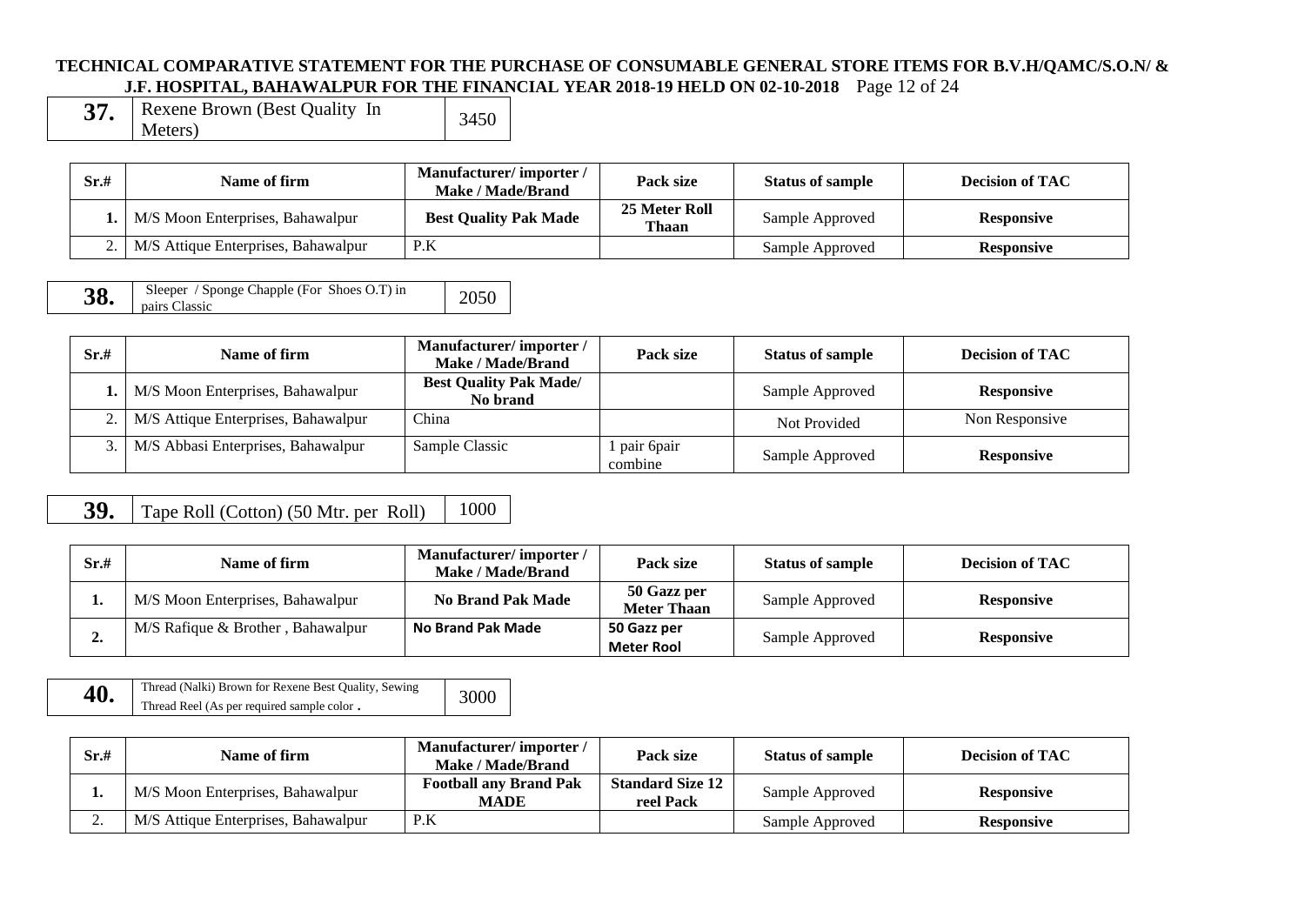#### **TECHNICAL COMPARATIVE STATEMENT FOR THE PURCHASE OF CONSUMABLE GENERAL STORE ITEMS FOR B.V.H/QAMC/S.O.N/ & J.F. HOSPITAL, BAHAWALPUR FOR THE FINANCIAL YEAR 2018-19 HELD ON 02-10-2018** Page 13 of 24

| 41. | Tissue Paper 2 Ply x $100(Box)$ Full | 3650 |
|-----|--------------------------------------|------|
|     | Size Tissue                          |      |

**2 Ply x 100(Box) Full** 

| Sr.# | Name of firm                        | Manufacturer/importer/<br>Make / Made/Brand         | Pack size         | <b>Status of sample</b>             | <b>Decision of TAC</b> |
|------|-------------------------------------|-----------------------------------------------------|-------------------|-------------------------------------|------------------------|
|      | M/S Moon Enterprises, Bahawalpur    | <b>Rose Petal Tux Tissue Best</b><br><b>Ouality</b> | 36 box per carton | Rose Petal Branded Item<br>Approved | <b>Responsive</b>      |
| 2.   | M/S Muhammad Asif, Multan           | Rose Petal                                          |                   | Rose Petal Branded Item<br>Approved | <b>Responsive</b>      |
| 3.   | M/S Attique Enterprises, Bahawalpur | Rose Petal                                          |                   | Rose Petal Branded Item<br>Approved | <b>Responsive</b>      |
| 4.   | M/S Sharif Enterprises, Bahawalpur  | $Dove + Triple Horse$                               | 1 Pcs             | Sample not Approved                 | Non Responsive         |
| 5.   | M/S A & W Enterprises, Bahawalpur   | Rose Petal                                          |                   | Rose Petal Branded Item<br>Approved | <b>Responsive</b>      |
| 6.   | M/S Abbasi Enterprises, Bahawalpur  | Sample                                              | Box               | Sample Not Approved                 | Non Responsive         |
| 7.   | M/S Rafique & Brother, Bahawalpur   | Jimson Joiner Pak Made                              | 36 pack cotton    | Sample Not Approved                 | Non Responsive         |

## **42.** Tissue Rolls. 750

| Sr.# | Name of firm                        | Manufacturer/importer/<br>Make / Made/Brand | Pack size                                         | <b>Status of sample</b>             | <b>Decision of TAC</b> |
|------|-------------------------------------|---------------------------------------------|---------------------------------------------------|-------------------------------------|------------------------|
|      | M/S Moon Enterprises, Bahawalpur    | <b>Rose petal Spring Rose</b>               | <b>Standard Roll 10</b><br><b>Roll per Bundle</b> | Rose Petal Branded Item<br>Approved | <b>Responsive</b>      |
| 2.   | M/S Muhammad Asif, Multan           | Rose Petal                                  |                                                   | Rose Petal Branded Item<br>Approved | <b>Responsive</b>      |
| 3.   | M/S Attique Enterprises, Bahawalpur | Rose Petal                                  |                                                   | Rose Petal Branded Item<br>Approved | <b>Responsive</b>      |
|      | M/S Sharif Enterprises, Bahawalpur  | $Dove + Triple Horse$                       | 1 Pcs                                             | Sample not Approved                 | Non Responsive         |
| 5.   | M/S A & W Enterprises, Bahawalpur   | Rose Petal                                  |                                                   | Rose Petal Branded Item<br>Approved | <b>Responsive</b>      |
| 6.   | M/S Rafique & Brother, Bahawalpur   | <b>Spring Rose Jimson Product</b>           | 10rool pack                                       | Sample not Approved                 | Non Responsive         |

**43.** Wiper Large Size 2 Feet Flat Rod 4  $\left\{ \right.$  650

| Sr.# | Name of firm                             | Manufacturer/importer/<br>Make / Made/Brand | Pack size     | <b>Status of sample</b> | <b>Decision of TAC</b> |
|------|------------------------------------------|---------------------------------------------|---------------|-------------------------|------------------------|
|      | M/S Moon Enterprises, Bahawalpur         | <b>No Brand Pak Made</b>                    | 10 Pcs bundle | Sample Approved         | <b>Responsive</b>      |
|      | 2.   M/S Attique Enterprises, Bahawalpur | P.K                                         |               | Sample Approved         | <b>Responsive</b>      |
|      | 3.   M/S Sharif Enterprises, Bahawalpur  | Pak Made                                    | <b>Pcs</b>    | Sample Not Approved     | Non Responsive         |
|      | 4.   M/S A & W Enterprises, Bahawalpur   | <b>Best Quality</b>                         |               | Sample Not Approved     | Non Responsive         |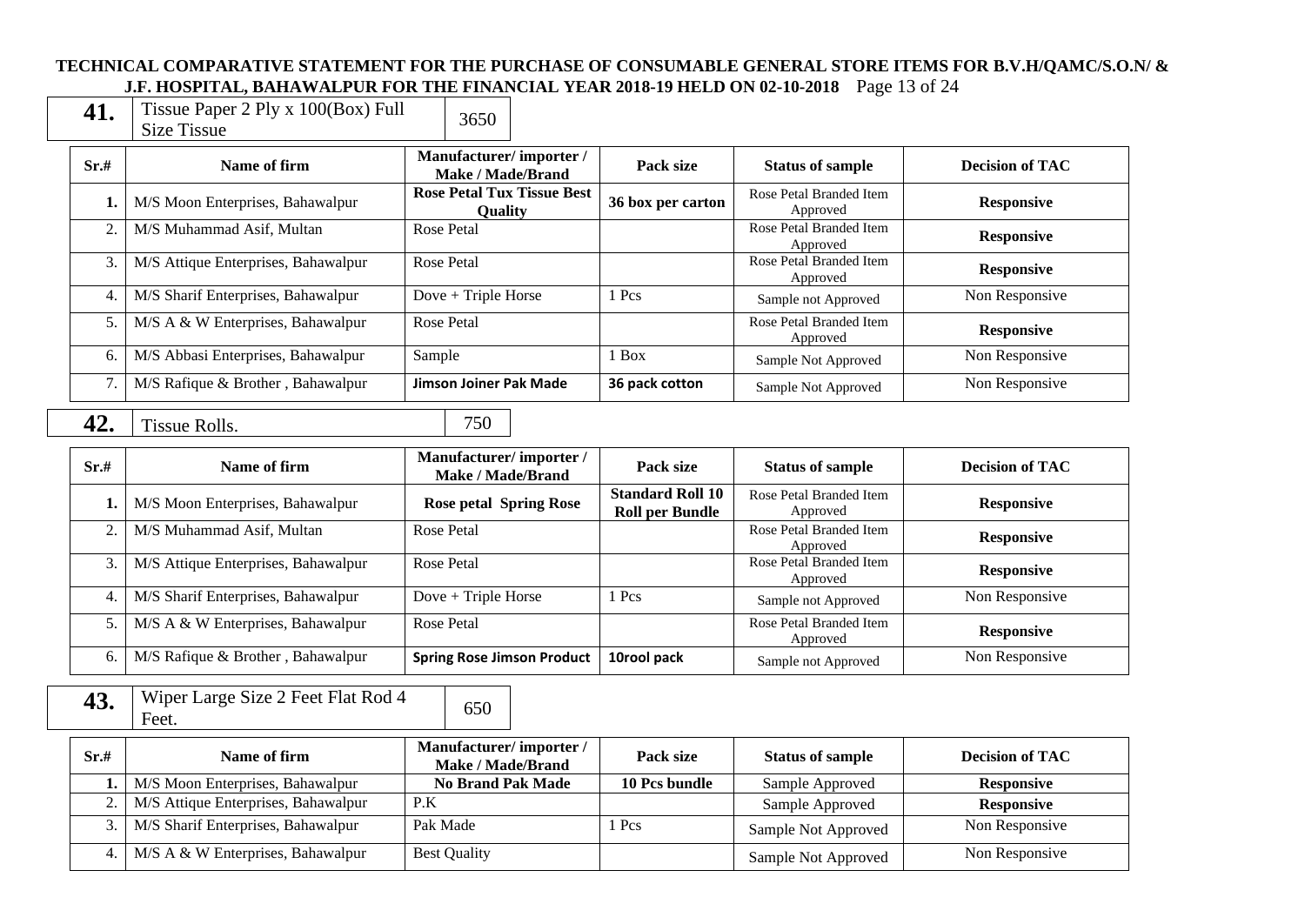#### **TECHNICAL COMPARATIVE STATEMENT FOR THE PURCHASE OF CONSUMABLE GENERAL STORE ITEMS FOR B.V.H/QAMC/S.O.N/ & J.F. HOSPITAL, BAHAWALPUR FOR THE FINANCIAL YEAR 2018-19 HELD ON 02-10-2018** Page 14 of 24

**44.** Washing Soda/Light Soda Ash.(In Kg)  $\left| \right|$  13400

| Sr.#             | Name of firm                        | Manufacturer/importer/<br>Make / Made/Brand | Pack size | <b>Status of sample</b>             | <b>Decision of TAC</b> |
|------------------|-------------------------------------|---------------------------------------------|-----------|-------------------------------------|------------------------|
|                  | M/S Moon Enterprises, Bahawalpur    | <b>Icl Brand Pak Made</b>                   | 50 kg bag | <b>Branded Item ICI</b><br>Approved | <b>Responsive</b>      |
| 2.               | M/S Muhammad Asif, Multan           | ICI                                         |           | <b>Branded Item ICI</b><br>Approved | <b>Responsive</b>      |
| 3.1              | M/S Attique Enterprises, Bahawalpur | <b>VIM</b>                                  |           | No Sample                           | Non Responsive         |
| $\overline{4}$ . | M/S Sharif Enterprises, Bahawalpur  | ICI                                         | 1KG       | <b>Branded Item ICI</b><br>Approved | <b>Responsive</b>      |
| $\sim$           | M/S AL- Rehman Traders Multan       | <b>Best Qty</b>                             | 1KG       | No Sample                           | Non Responsive         |

## **45.** Water Filter Cartridge Stage One 450

| Sr.# | Name of firm                       | Manufacturer/importer/<br>Make / Made/Brand | Pack size                   | <b>Status of sample</b> | <b>Decision of TAC</b> |
|------|------------------------------------|---------------------------------------------|-----------------------------|-------------------------|------------------------|
|      | M/S Moon Enterprises, Bahawalpur   | <b>No Brand Pak Made</b>                    | 100 To 40 Pcs per<br>carton | Sample Approved         | <b>Responsive</b>      |
|      | M/S Muhammad Asif, Multan          | Local                                       |                             | Sample Approved         | <b>Responsive</b>      |
|      | M/S Sharif Enterprises, Bahawalpur | Pak Made                                    | pcs                         | Sample Approved         | <b>Responsive</b>      |
| 4.   | M/S A & W Enterprises, Bahawalpur  | Pak/China                                   |                             | Sample Approved         | <b>Responsive</b>      |

**46.** Water Filter Cartridge Stage Two 450

| Sr.# | Name of firm                       | Manufacturer/importer/<br><b>Make / Made/Brand</b> | Pack size                  | <b>Status of sample</b> | <b>Decision of TAC</b> |
|------|------------------------------------|----------------------------------------------------|----------------------------|-------------------------|------------------------|
|      | M/S Moon Enterprises, Bahawalpur   | <b>No Brand Best Quality</b>                       | 60 To 25 Pcs per<br>carton | Sample Approved         | <b>Responsive</b>      |
|      | M/S Muhammad Asif, Multan          | Local                                              |                            | Sample Approved         | <b>Responsive</b>      |
|      | M/S Sharif Enterprises, Bahawalpur | Pak Made                                           | pcs                        | Sample Approved         | <b>Responsive</b>      |
|      | M/S A & W Enterprises, Bahawalpur  | Pak/China                                          |                            | Sample Approved         | <b>Responsive</b>      |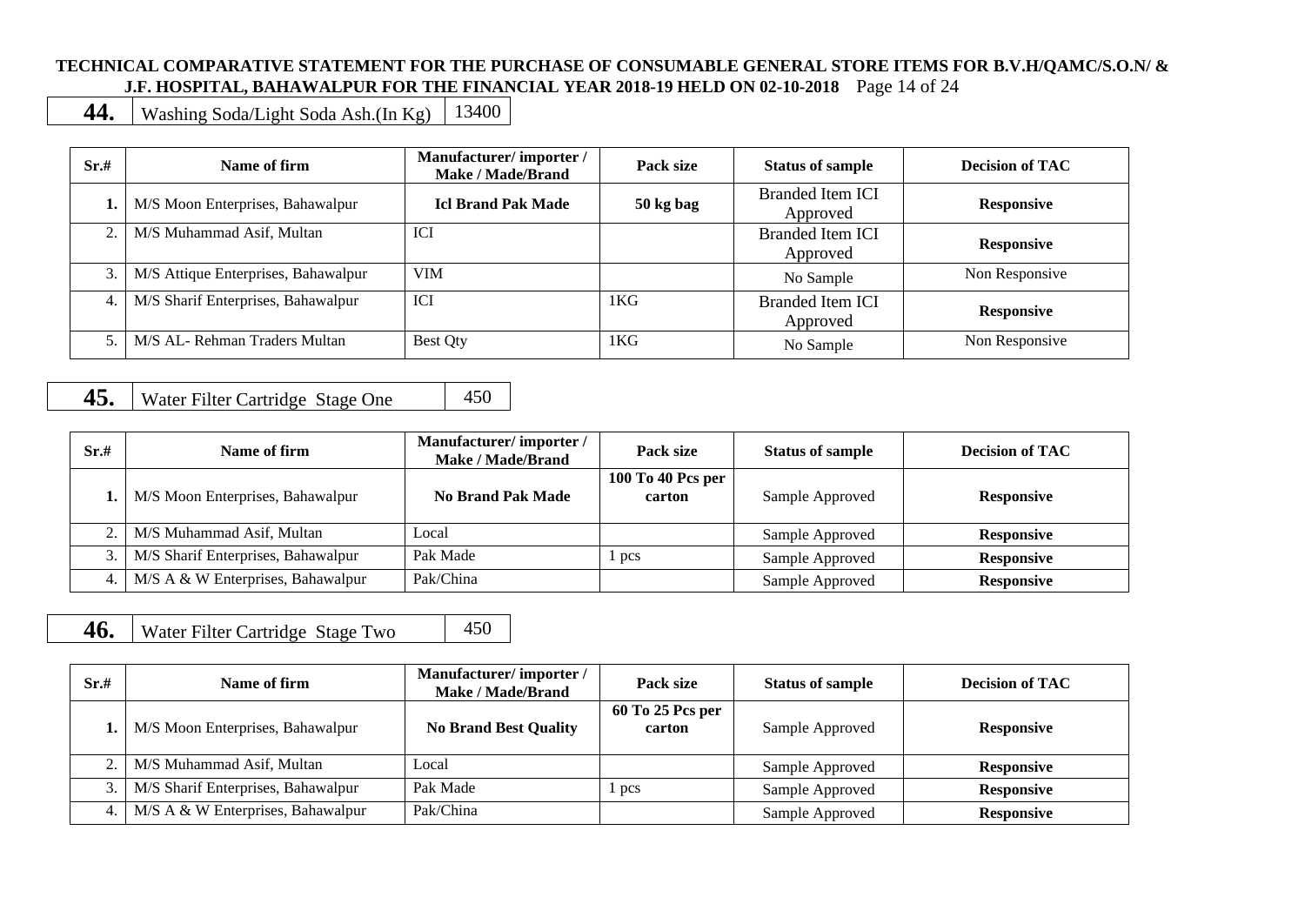#### **TECHNICAL COMPARATIVE STATEMENT FOR THE PURCHASE OF CONSUMABLE GENERAL STORE ITEMS FOR B.V.H/QAMC/S.O.N/ & J.F. HOSPITAL, BAHAWALPUR FOR THE FINANCIAL YEAR 2018-19 HELD ON 02-10-2018** Page 15 of 24

| 47.            | Cleaning Powder (Vim 900 gm or<br>Equivalent) | 3660                                               |                  |                                        |                        |
|----------------|-----------------------------------------------|----------------------------------------------------|------------------|----------------------------------------|------------------------|
| Sr.#           | Name of firm                                  | Manufacturer/importer/<br><b>Make / Made/Brand</b> | Pack size        | <b>Status of sample</b>                | <b>Decision of TAC</b> |
| 1.             | M/S Moon Enterprises, Bahawalpur              | <b>Vim Brand Lever</b><br><b>Brothers</b>          | 12 pcs per pack  | Vim Branded Item Approved              | <b>Responsive</b>      |
| $\overline{2}$ | M/S Muhammad Asif, Multan                     | Vim                                                |                  | Vim Branded Item Approved              | <b>Responsive</b>      |
| 3.             | M/S Attique Enterprises, Bahawalpur           | Vim                                                |                  | Vim Branded Item Approved              | <b>Responsive</b>      |
| $\overline{4}$ | M/S AL-Rehman Traders Multan                  | Hero Best Qty                                      | 1KG              | Hero brand Not Approved                | Non Responsive         |
| 5.             | M/S A & W Enterprises, Bahawalpur             | Vim 900gm                                          |                  | Vim Branded Item Approved              | <b>Responsive</b>      |
| 48.            | <b>Bukram Best Quality</b>                    | 5000                                               |                  |                                        |                        |
| Sr.#           | Name of firm                                  | Manufacturer/importer/<br><b>Make / Made/Brand</b> | Pack size        | <b>Status of sample</b>                | <b>Decision of TAC</b> |
| 1.             | M/S Moon Enterprises, Bahawalpur              | <b>No Brand Best Quality</b>                       | 10 Gazz per Roll | Sample Approved                        | <b>Responsive</b>      |
| $\overline{2}$ | M/S Attique Enterprises, Bahawalpur           |                                                    |                  | No Sample                              | Non Responsive         |
| 3.             | M/S Sharif Enterprises, Bahawalpur            | Pak Made                                           | 1 meter          | No Sample                              | Non Responsive         |
| $\overline{4}$ | M/S A & W Enterprises, Bahawalpur             | <b>Best Quality</b>                                |                  | No Sample                              | Non Responsive         |
| 5.             | M/S Abbasi Enterprises, Bahawalpur            | Sample                                             | 1 Rool           | No Sample                              | Non Responsive         |
| 49.            | Hurmachi 25kg Baag                            | 4                                                  |                  |                                        |                        |
| Sr.#           | Name of firm                                  | Manufacturer/importer/<br><b>Make / Made/Brand</b> | Pack size        | <b>Status of sample</b>                | <b>Decision of TAC</b> |
| 1.             | M/S Moon Enterprises, Bahawalpur              | <b>No Brand</b>                                    | 25 kg bag        | <b>Standard Item</b><br><b>Approve</b> | <b>Responsive</b>      |
| $\overline{2}$ | M/S Sharif Enterprises, Bahawalpur            | Pak Made                                           | $1 \text{ kg}$   | <b>Standard Item</b><br><b>Approve</b> | <b>Responsive</b>      |
| 50.            | Charcoal Kicker Desy Dry (in Kg)              | 600                                                |                  |                                        |                        |
| Sr.#           | Name of firm                                  | Manufacturer/importer/<br><b>Make / Made/Brand</b> | Pack size        | <b>Status of sample</b>                | <b>Decision of TAC</b> |
| 1.             | M/S Moon Enterprises, Bahawalpur              | <b>No Brand</b>                                    | 50 kg per Bag    | <b>Standard Item Approve</b>           | <b>Responsive</b>      |

2. M/S Attique Enterprises, Bahawalpur P.K **Standard Item Approve Responsive**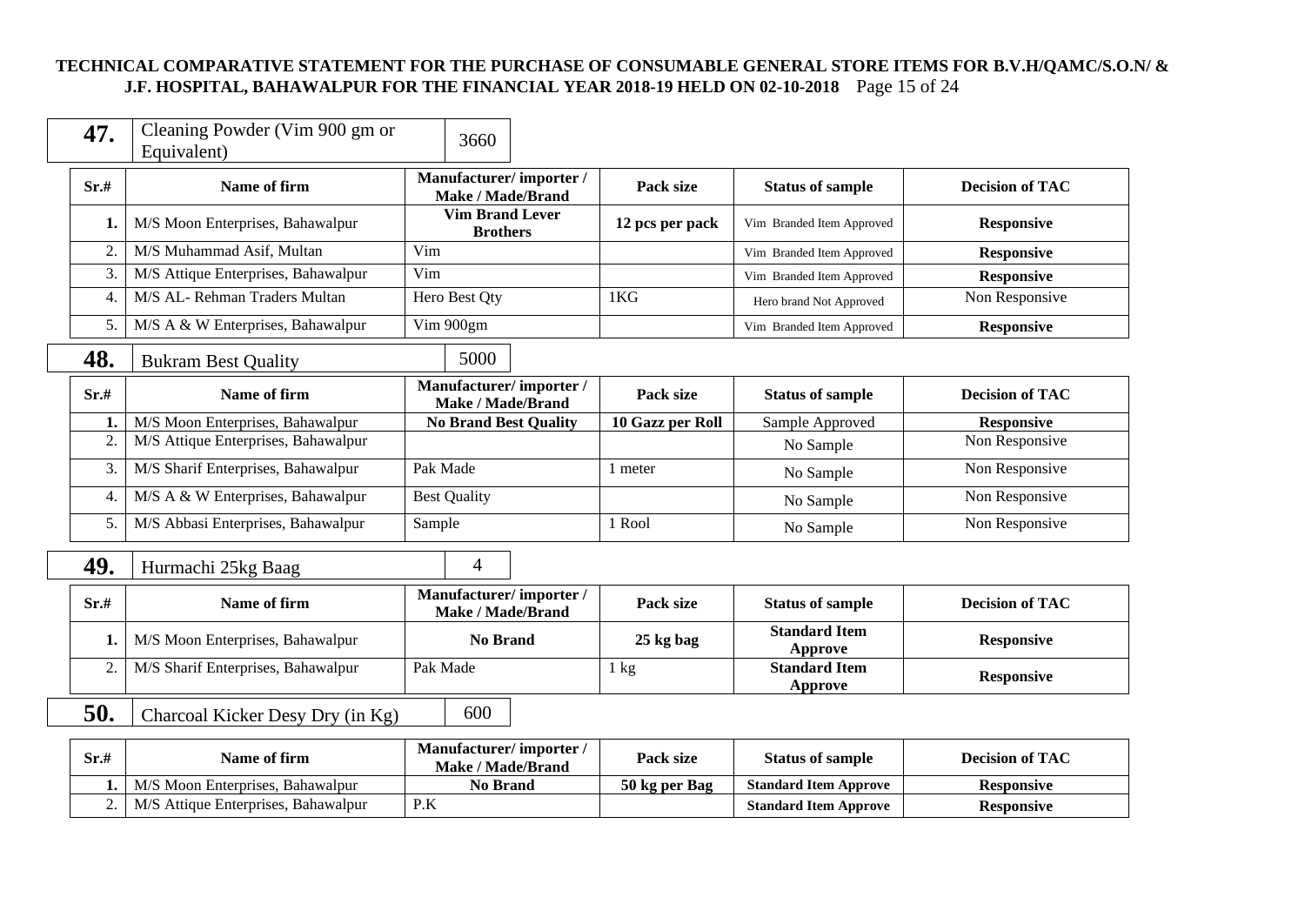#### **TECHNICAL COMPARATIVE STATEMENT FOR THE PURCHASE OF CONSUMABLE GENERAL STORE ITEMS FOR B.V.H/QAMC/S.O.N/ & J.F. HOSPITAL, BAHAWALPUR FOR THE FINANCIAL YEAR 2018-19 HELD ON 02-10-2018** Page 16 of 24

**51.** USB Flash 64 GB (Genuine Kingston) 27

| Sr.# | Name of firm                        | Manufacturer/importer/<br>Make / Made/Brand | Pack size    | <b>Status of sample</b>                      | <b>Decision of TAC</b> |
|------|-------------------------------------|---------------------------------------------|--------------|----------------------------------------------|------------------------|
| ı.   | M/S Moon Enterprises, Bahawalpur    | <b>Kingston Imported Brand</b>              | l piece pack | <b>USB Kingston Branded</b><br>Item Approved | <b>Responsive</b>      |
| 2.1  | M/S Attique Enterprises, Bahawalpur | Kingston                                    |              | <b>USB Kingston Branded</b><br>Item Approved | <b>Responsive</b>      |
|      | M/S Hanan Traders, Bahawalpur       | Kingston                                    |              | <b>USB Kingston Branded</b><br>Item Approved | <b>Responsive</b>      |

## **52.** USB Flash 32 GB (Genuine Kingston) 57

| Sr.# | Name of firm                        | Manufacturer/importer/<br>Make / Made/Brand | Pack size    | <b>Status of sample</b>                      | <b>Decision of TAC</b> |
|------|-------------------------------------|---------------------------------------------|--------------|----------------------------------------------|------------------------|
| ı.   | M/S Moon Enterprises, Bahawalpur    | <b>Kingston Imported Brand</b>              | l piece pack | <b>USB Kingston Branded</b><br>Item Approved | <b>Responsive</b>      |
|      | M/S Attique Enterprises, Bahawalpur | Kingston                                    |              | <b>USB Kingston Branded</b><br>Item Approved | <b>Responsive</b>      |
|      | M/S Hanan Traders, Bahawalpur       | Kingston                                    |              | <b>USB Kingston Branded</b><br>Item Approved | <b>Responsive</b>      |

**53.** Safety box for syringes 50030

| Sr.#    | Name of firm                     | Manufacturer/importer/<br>Make / Made/Brand | Pack size                         | <b>Status of sample</b> | <b>Decision of TAC</b> |
|---------|----------------------------------|---------------------------------------------|-----------------------------------|-------------------------|------------------------|
| .,      | M/S Moon Enterprises, Bahawalpur | <b>No Brand Local Pak Made</b>              | 100 to 25 pieces<br><b>Bundle</b> | Sample Approved         | <b>Responsive</b>      |
| ⌒<br>٠. | M/S Muhammad Asif, Multan        | Local                                       |                                   | Sample Approved         | <b>Responsive</b>      |
| J.      | M/S Medilink Traders . Multan    | Medica                                      | Single Pack                       | Sample Approved         | <b>Responsive</b>      |

| Dry Mop / Moving Floor mop 2 Feet Flat Rod<br>54.<br>4Feet |  |
|------------------------------------------------------------|--|
|------------------------------------------------------------|--|

| Sr.# | Name of firm                     | Manufacturer/importer<br>Make / Made/Brand | Pack size     | <b>Status of sample</b> | <b>Decision of TAC</b> |
|------|----------------------------------|--------------------------------------------|---------------|-------------------------|------------------------|
| . .  | M/S Moon Enterprises, Bahawalpur | <b>No Brand Local Pak Made</b>             | 12 pcs bundle | Sample Approved         | <b>Responsive</b>      |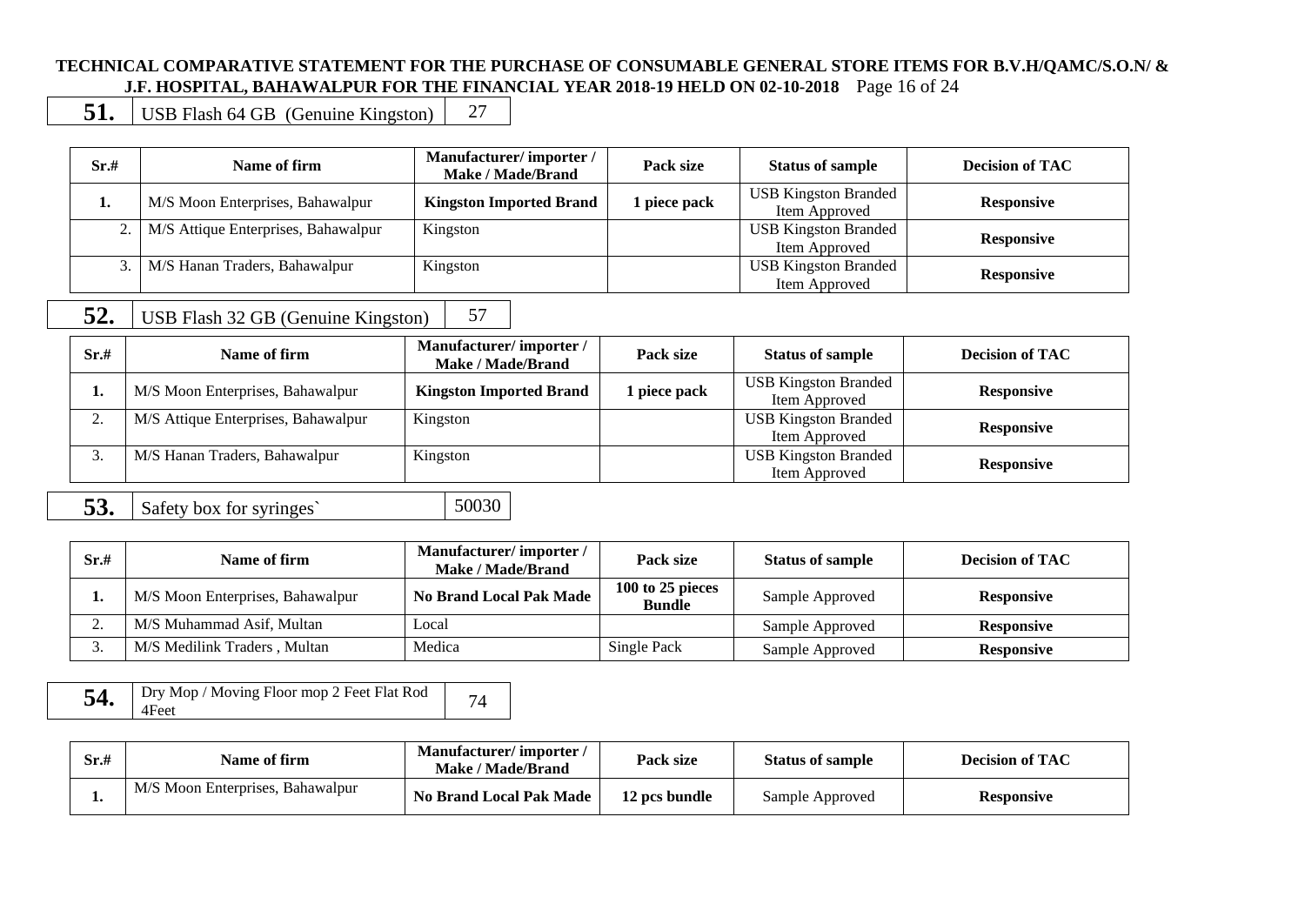#### **TECHNICAL COMPARATIVE STATEMENT FOR THE PURCHASE OF CONSUMABLE GENERAL STORE ITEMS FOR B.V.H/QAMC/S.O.N/ & J.F. HOSPITAL, BAHAWALPUR FOR THE FINANCIAL YEAR 2018-19 HELD ON 02-10-2018** Page 17 of 24

| 55. | Balti Plastic (Red / White / Yellow) | 154 |
|-----|--------------------------------------|-----|
|     | Capacity 50 Liters with Trolley      |     |

| Sr.#           | Name of firm                        | Manufacturer/importer/<br><b>Make / Made/Brand</b> | Pack size                           | <b>Status of sample</b>                              | <b>Decision of TAC</b> |
|----------------|-------------------------------------|----------------------------------------------------|-------------------------------------|------------------------------------------------------|------------------------|
| ı.             | M/S Moon Enterprises, Bahawalpur    | <b>Medica Brand Pak Made</b>                       | 1 Single pcs in<br>per 45 Ltr       | <b>Sample Approved</b>                               | <b>Responsive</b>      |
|                | M/S Muhammad Asif, Multan           | Local                                              |                                     | <b>Sample Approved</b>                               | <b>Responsive</b>      |
| $\gamma$<br>۷. | M/S Attique Enterprises, Bahawalpur | P.K                                                |                                     | No Provided                                          | Non Responsive         |
| 3.             | M/S Medilink Traders, Multan        | Medica                                             | l Set (Set 3 Balti<br>With Trolley) | Sample Approved<br>Already use in Cardiac<br>Surgery | <b>Responsive</b>      |

# **56.** Kassi Iron With Dasta Sadiq Abadi 12

| Sr.# | <b>00 00</b><br>Name of firm           | / importer<br><b>Manufacturer</b> /<br><b>Made/Brand</b><br>Make | Pack size            | <b>Status of sample</b> | <b>Decision of TAC</b> |
|------|----------------------------------------|------------------------------------------------------------------|----------------------|-------------------------|------------------------|
|      | M/S Moon<br>Enterprises.<br>Bahawalpur | <b>Siddiaue</b><br>Sadiq abadi                                   | $\sim$<br>Single pcs | Approved<br>sample      | Responsive             |

| Waste Paper Bucket Plastic 12" Best | 1000 |
|-------------------------------------|------|
| Ouality                             |      |

| Sr.#               | Name of firm                        | Manufacturer/importer/<br>Make / Made/Brand | Pack size                     | <b>Status of sample</b>                             | <b>Decision of TAC</b> |
|--------------------|-------------------------------------|---------------------------------------------|-------------------------------|-----------------------------------------------------|------------------------|
| ı.                 | M/S Moon Enterprises, Bahawalpur    | Local Manufacture                           | 200 piece bag                 | Approved As per<br>Sample of Attique<br>Enterprises | <b>Responsive</b>      |
| $\sim$<br><u>.</u> | M/S Attique Enterprises, Bahawalpur | P.K                                         |                               | Sample Approved                                     | <b>Responsive</b>      |
|                    | M/S Rafique & Brother, Bahawalpur   | No Bbrand Pak Made Soft<br>Dust Bin         | 100 nos 12 " Soft<br>Dust Bin | Sample Not Approved                                 | Non Responsive         |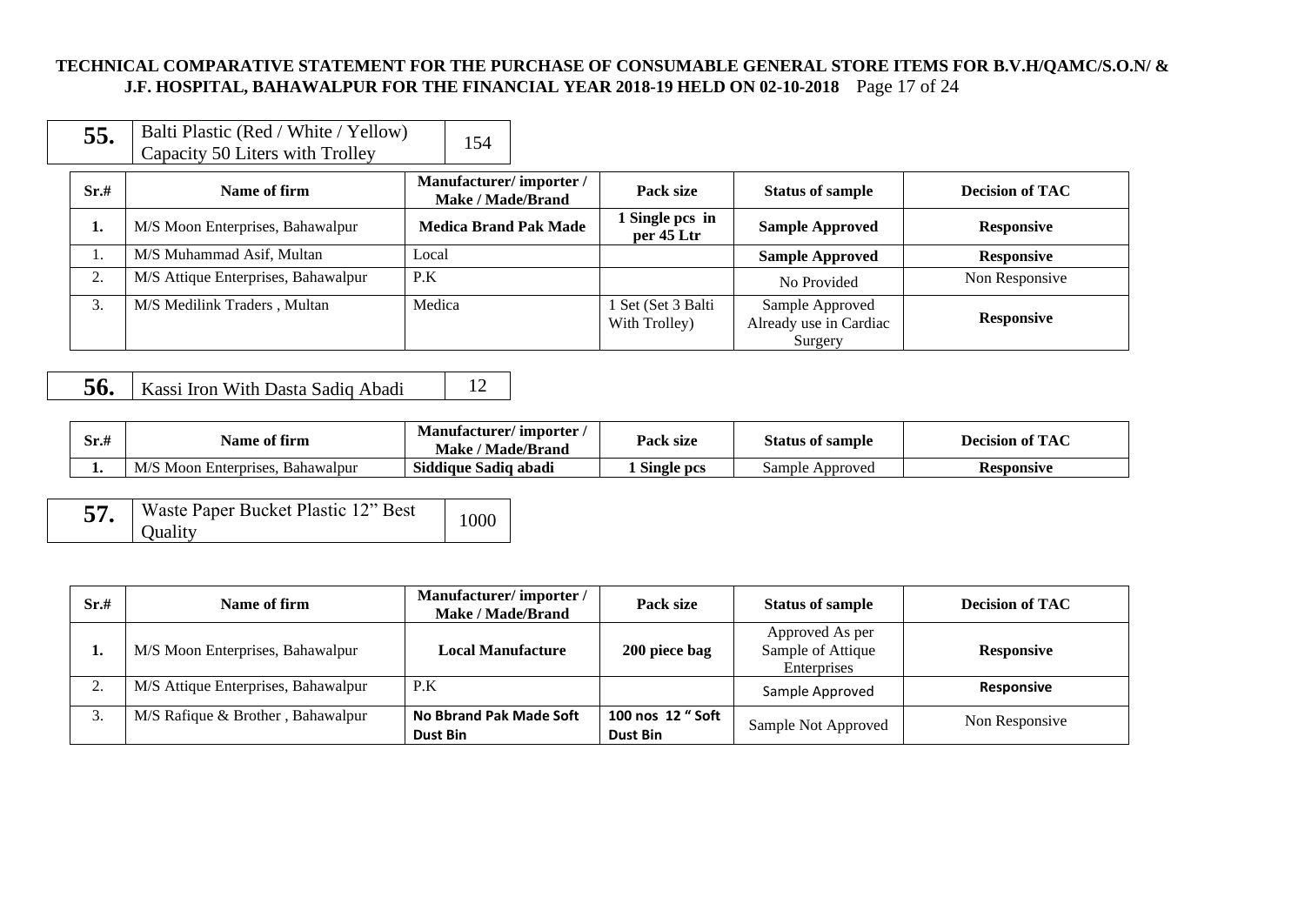#### **TECHNICAL COMPARATIVE STATEMENT FOR THE PURCHASE OF CONSUMABLE GENERAL STORE ITEMS FOR B.V.H/QAMC/S.O.N/ & J.F. HOSPITAL, BAHAWALPUR FOR THE FINANCIAL YEAR 2018-19 HELD ON 02-10-2018** Page 18 of 24

| 58.       | Waste Paper bucket Plastic 16" green / Yellow / Red set of three Soft Plastic Best Quality |                                                    |                                        | 1800                             |                        |
|-----------|--------------------------------------------------------------------------------------------|----------------------------------------------------|----------------------------------------|----------------------------------|------------------------|
| Sr.#      | Name of firm                                                                               | Manufacturer/importer/<br><b>Make / Made/Brand</b> | Pack size                              | <b>Status of sample</b>          | <b>Decision of TAC</b> |
|           | M/S Moon Enterprises, Bahawalpur                                                           | Local Manufacture                                  | <b>Open Item</b><br><b>Plastic Bin</b> | <b>Medica Sample</b><br>Approved | <b>Responsive</b>      |
| $\bigcap$ | M/S Attique Enterprises, Bahawalpur                                                        | P.K                                                |                                        | Not Provided                     | Non Responsive         |
| 3.        | M/S Rafique & Brother, Bahawalpur                                                          | <b>No Bbrand Pak Made</b><br>others Colors Avail   | 16 " Hard Plastic                      | Not Provided                     | Non Responsive         |

# **59.** Waste Paper Basket Plastic large Size 18" 1570

| Sr.# | Name of firm                      | Manufacturer/importer/<br>Make / Made/Brand | Pack size       | <b>Status of sample</b> | Decision of TAC   |
|------|-----------------------------------|---------------------------------------------|-----------------|-------------------------|-------------------|
| . .  | M/S Moon Enterprises, Bahawalpur  | <b>No Brand Pak Made</b>                    | 1 pcs pack      | <b>Sample Approved</b>  | <b>Responsive</b> |
| ∸.   | M/S Rafique & Brother, Bahawalpur | <b>No Bbrand Pak Made</b>                   | 16 " size avail | <b>Sample Approved</b>  | <b>Responsive</b> |

**60.** Waste paper basket with lid and paddle Medium 100

| Sr.# | Name of firm                        | Manufacturer/importer/<br>Make / Made/Brand | Pack size  | <b>Status of sample</b> | <b>Decision of TAC</b> |
|------|-------------------------------------|---------------------------------------------|------------|-------------------------|------------------------|
| . .  | M/S Moon Enterprises, Bahawalpur    | <b>No Brand Pak Made</b>                    | l pcs pack | <b>Sample Approved</b>  | <b>Responsive</b>      |
| ، ت  | M/S Attique Enterprises, Bahawalpur | P.K                                         |            | Sample Approved as      | <b>Responsive</b>      |
|      |                                     |                                             |            | per moon                |                        |

| 61. | Plastic Pipe (water) Dia $3/4$ ", 1 $\frac{1}{4}$ 2.5 | 1200 |
|-----|-------------------------------------------------------|------|
|     | mm Thick Rate Per Kg                                  |      |

| Sr.# | Name of firm                       | Manufacturer/importer/<br><b>Make / Made/Brand</b> | Pack size                          | <b>Status of sample</b> | <b>Decision of TAC</b> |
|------|------------------------------------|----------------------------------------------------|------------------------------------|-------------------------|------------------------|
| ı.   | M/S Moon Enterprises, Bahawalpur   | <b>No Brand Pak Made</b>                           | <b>Open Waste As</b><br>per Demand | <b>Sample Approved</b>  | <b>Responsive</b>      |
| ، ت  | M/S Muhammad Asif, Multan          | ocal                                               |                                    | <b>Sample Approved</b>  | <b>Responsive</b>      |
| J.   | M/S Sharif Enterprises, Bahawalpur | Pak Made                                           | 1 kg                               | No Samples              | Non Responsive         |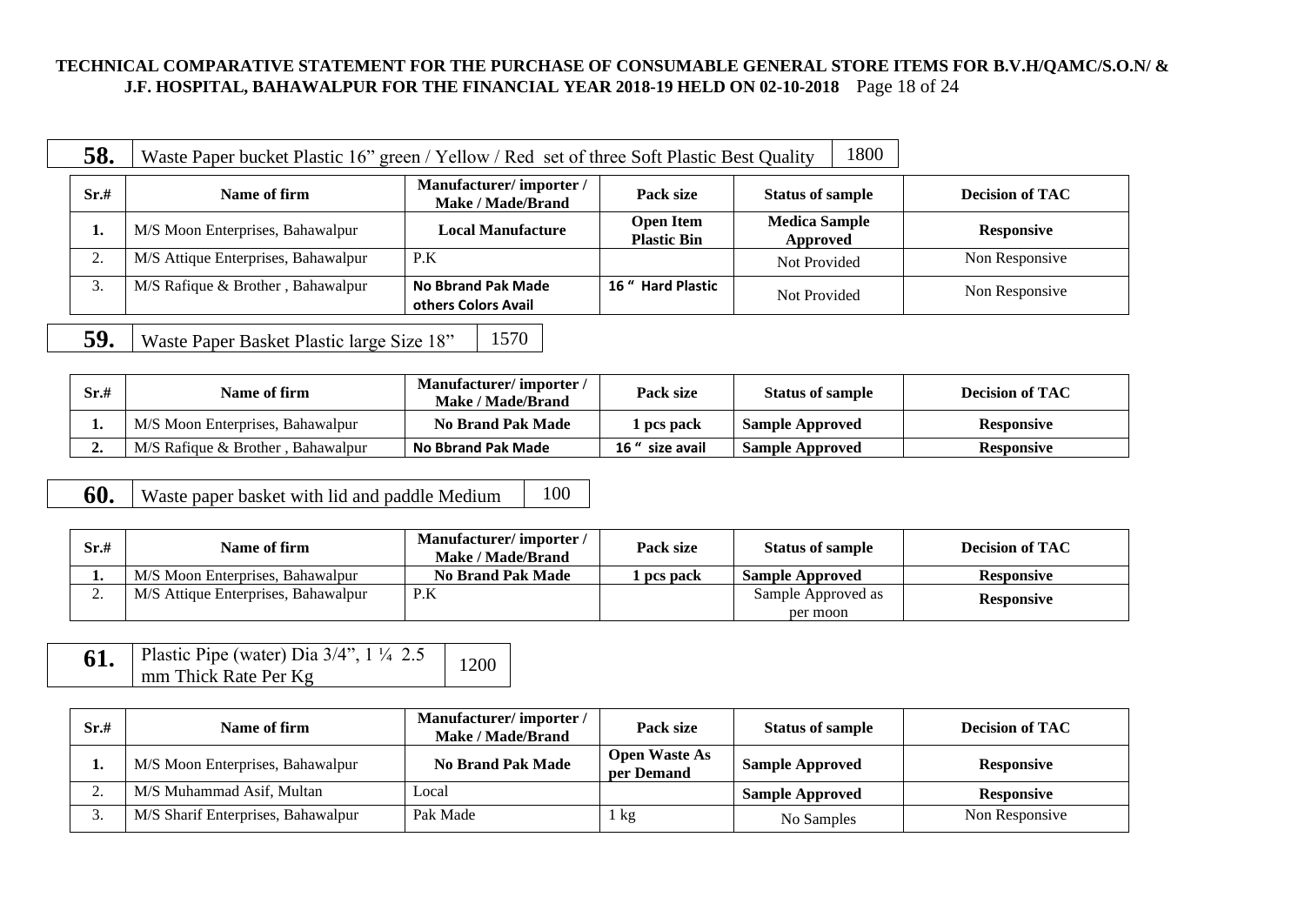#### **TECHNICAL COMPARATIVE STATEMENT FOR THE PURCHASE OF CONSUMABLE GENERAL STORE ITEMS FOR B.V.H/QAMC/S.O.N/ & J.F. HOSPITAL, BAHAWALPUR FOR THE FINANCIAL YEAR 2018-19 HELD ON 02-10-2018** Page 19 of 24

| 62. | Plate Large Plastic (full Size)(Double | 24 |
|-----|----------------------------------------|----|
|     | Glazed                                 |    |

(full Size)(Double

| Sr.#    | Name of firm                        | Manufacturer/importer/<br><b>Make / Made/Brand</b> | Pack size                          | <b>Status of sample</b> | <b>Decision of TAC</b> |
|---------|-------------------------------------|----------------------------------------------------|------------------------------------|-------------------------|------------------------|
|         | M/S Moon Enterprises, Bahawalpur    | <b>No Brand Pak Made</b>                           | <b>Open Waste As</b><br>per Demand | <b>Sample Approved</b>  | <b>Responsive</b>      |
| ◠<br>٠. | M/S Attique Enterprises, Bahawalpur | P.K                                                |                                    | <b>Sample Approved</b>  | <b>Responsive</b>      |
|         | M/S Sharif Enterprises, Bahawalpur  | Pak Made                                           | kg                                 | <b>Sample Approved</b>  | <b>Responsive</b>      |
| 4.      | M/S A & W Enterprises, Bahawalpur   | <b>Best Quality Double Glazed</b>                  |                                    | <b>Sample Approved</b>  | <b>Responsive</b>      |

| 63. |                                     |  |
|-----|-------------------------------------|--|
|     | Plate Medium Plastic (Double Glazed |  |

| Sr.# | Name of firm                        | Manufacturer/importer/<br><b>Make / Made/Brand</b> | Pack size                          | <b>Status of sample</b> | <b>Decision of TAC</b> |
|------|-------------------------------------|----------------------------------------------------|------------------------------------|-------------------------|------------------------|
|      | M/S Moon Enterprises, Bahawalpur    | <b>No Brand Pak Made</b>                           | <b>Open Waste As</b><br>per Demand | <b>Sample Approved</b>  | <b>Responsive</b>      |
| ٠.   | M/S Attique Enterprises, Bahawalpur | P.K                                                |                                    | <b>Sample Approved</b>  | <b>Responsive</b>      |
|      | M/S Sharif Enterprises, Bahawalpur  | Pak Made                                           | $1 \text{ kg}$                     | <b>Sample Approved</b>  | <b>Responsive</b>      |
| 4.   | M/S A & W Enterprises, Bahawalpur   | <b>Best Quality Double Glazed</b>                  |                                    | <b>Sample Approved</b>  | <b>Responsive</b>      |



| Sr.#            | Name of firm                        | Manufacturer/importer/<br>Make / Made/Brand | Pack size                          | <b>Status of sample</b> | <b>Decision of TAC</b> |
|-----------------|-------------------------------------|---------------------------------------------|------------------------------------|-------------------------|------------------------|
| .,              | M/S Moon Enterprises, Bahawalpur    | <b>No Brand Pak Made</b>                    | <b>Open Waste As</b><br>per Demand | <b>Sample Approved</b>  | <b>Responsive</b>      |
| $\bigcap$<br>٠. | M/S Attique Enterprises, Bahawalpur | P.K                                         |                                    | <b>Sample Approved</b>  | <b>Responsive</b>      |
| 3.              | M/S Sharif Enterprises, Bahawalpur  | Pak Made                                    | kg                                 | <b>Sample Approved</b>  | <b>Responsive</b>      |
| 4.              | M/S A & W Enterprises, Bahawalpur   | <b>Best Quality Double Glazed</b>           |                                    | <b>Sample Approved</b>  | <b>Responsive</b>      |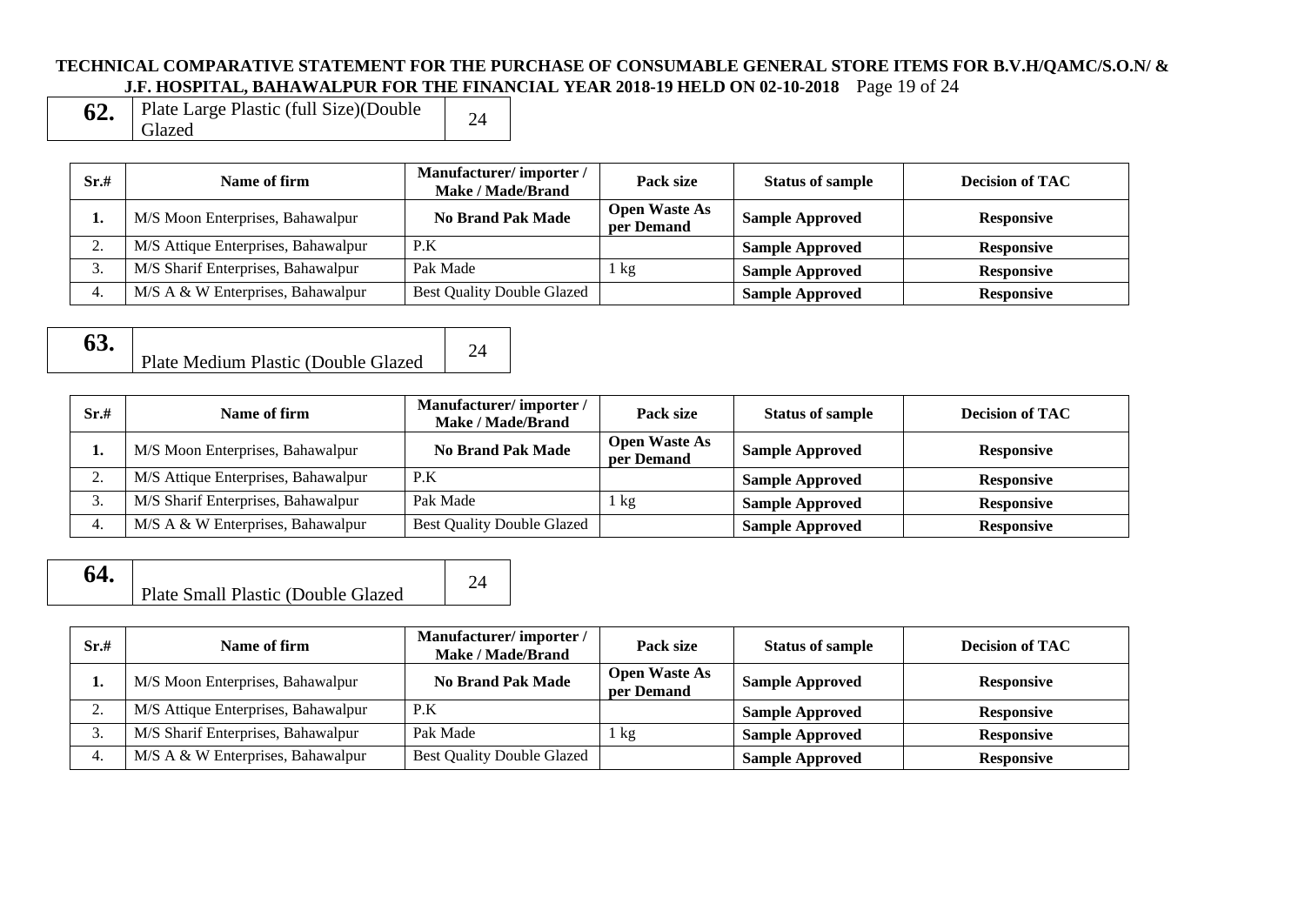#### **TECHNICAL COMPARATIVE STATEMENT FOR THE PURCHASE OF CONSUMABLE GENERAL STORE ITEMS FOR B.V.H/QAMC/S.O.N/ & J.F. HOSPITAL, BAHAWALPUR FOR THE FINANCIAL YEAR 2018-19 HELD ON 02-10-2018** Page 20 of 24

**65.** Desert Spoon 124

| Sr.#     | Name of firm                         | Manufacturer/importer/<br>Make / Made/Brand | Pack size  | <b>Status of sample</b> | <b>Decision of TAC</b> |
|----------|--------------------------------------|---------------------------------------------|------------|-------------------------|------------------------|
| . .      | M/S Moon Enterprises, Bahawalpur     | <b>No Brand Pak Made</b>                    | 12 pcs Set | <b>Sample Approved</b>  | Responsive             |
| <u>.</u> | M/S Attique Enterprises, Bahawalpur  | P.K                                         |            | <b>Sample Approved</b>  | <b>Responsive</b>      |
| J.       | $M/S A \& W$ Enterprises, Bahawalpur | As Per Sample                               |            | <b>Sample Approved</b>  | <b>Responsive</b>      |

**66.** Tea Spoon 136

| Sr.#     | Name of firm                        | Manufacturer/importer/<br>Make / Made/Brand | Pack size                          | <b>Status of sample</b> | <b>Decision of TAC</b> |
|----------|-------------------------------------|---------------------------------------------|------------------------------------|-------------------------|------------------------|
| . .      | M/S Moon Enterprises, Bahawalpur    | <b>No Brand Pak Made</b>                    | <b>Open Waste As</b><br>per Demand | <b>Sample Approved</b>  | <b>Responsive</b>      |
| <u>.</u> | M/S Attique Enterprises, Bahawalpur | P.K                                         |                                    | <b>Sample Approved</b>  | <b>Responsive</b>      |
|          | M/S A & W Enterprises, Bahawalpur   | As Per Sample                               |                                    | <b>Sample Approved</b>  | <b>Responsive</b>      |

**67.** Tea Cups With Saucers (in Dozen

| n) | 1776 |
|----|------|
|----|------|

| Sr.# | Name of firm                        | Manufacturer/importer/<br>Make / Made/Brand | Pack size                            | <b>Status of sample</b> | <b>Decision of TAC</b> |
|------|-------------------------------------|---------------------------------------------|--------------------------------------|-------------------------|------------------------|
| π.   | M/S Moon Enterprises, Bahawalpur    | <b>No Brand China Made</b>                  | 6 Cup With<br><b>Saucer Best Oty</b> | <b>Sample Approved</b>  | <b>Responsive</b>      |
| ٠.   | M/S Attique Enterprises, Bahawalpur | China                                       |                                      | <b>Sample Approved</b>  | <b>Responsive</b>      |

**68.** Water Jug (Glass) 2506

| Sr.# | Name of firm                        | Manufacturer/importer/<br>Make / Made/Brand | Pack size                                 | <b>Status of sample</b> | <b>Decision of TAC</b> |
|------|-------------------------------------|---------------------------------------------|-------------------------------------------|-------------------------|------------------------|
| ı.   | M/S Moon Enterprises, Bahawalpur    | Toyo Nasik Brand                            | <b>6 Jug Carton</b><br><b>Flora Model</b> | Not Provided            | Non Responsive         |
| ، ت  | M/S Attique Enterprises, Bahawalpur | Toyo                                        |                                           | Not Provided            | Non Responsive         |
| J.   | M/S A & W Enterprises, Bahawalpur   | Flora                                       |                                           | Not Provided            | Non Responsive         |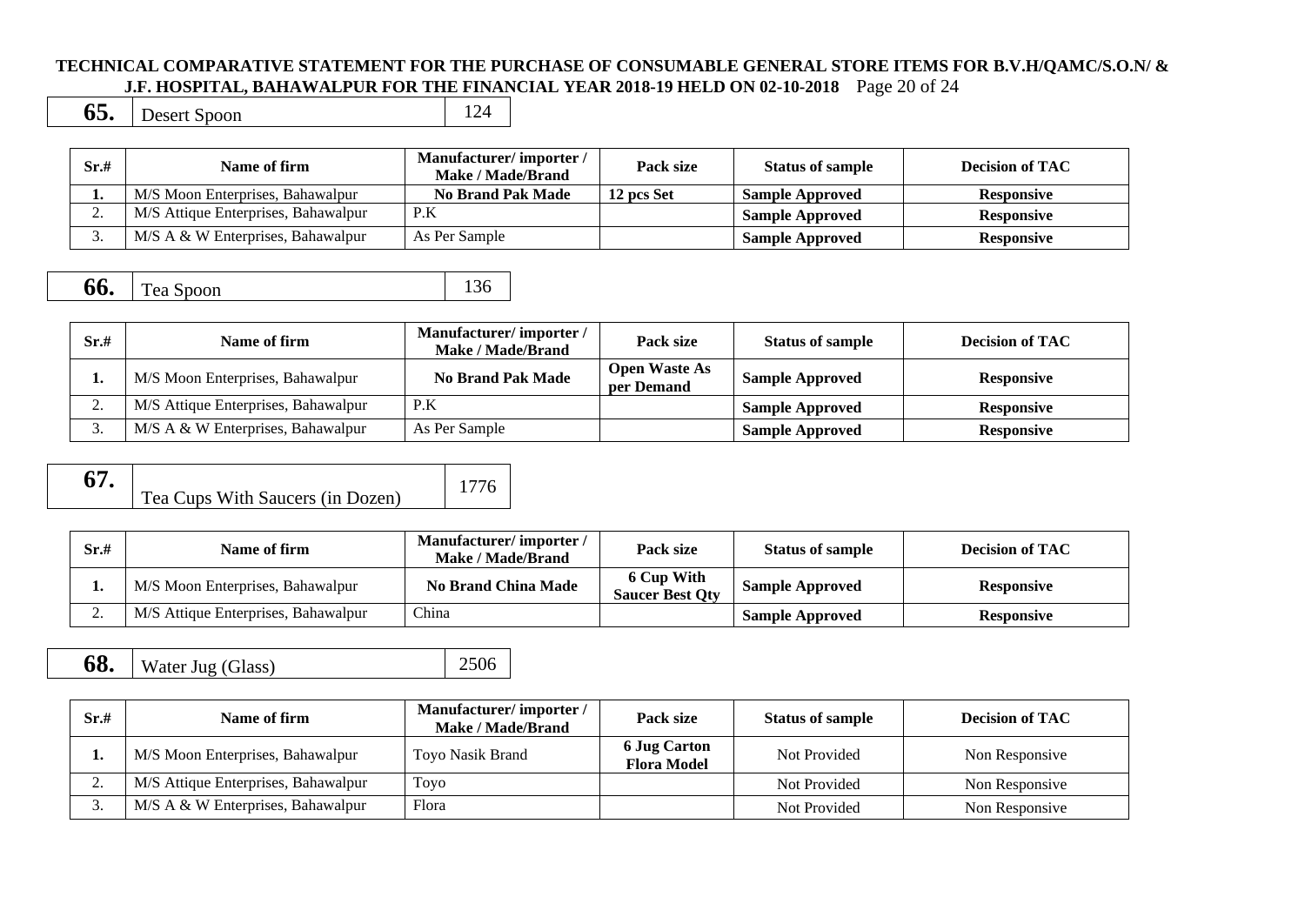#### **TECHNICAL COMPARATIVE STATEMENT FOR THE PURCHASE OF CONSUMABLE GENERAL STORE ITEMS FOR B.V.H/QAMC/S.O.N/ & J.F. HOSPITAL, BAHAWALPUR FOR THE FINANCIAL YEAR 2018-19 HELD ON 02-10-2018** Page 21 of 24

**69.** Water Jug (Plastic) 110

| Sr.#           | Name of firm                         | Manufacturer/importer/<br><b>Make / Made/Brand</b> | Pack size                                            | <b>Status of sample</b>                        | <b>Decision of TAC</b> |
|----------------|--------------------------------------|----------------------------------------------------|------------------------------------------------------|------------------------------------------------|------------------------|
| 1.             | M/S Moon Enterprises, Bahawalpur     | <b>No Brand Pak Made</b>                           | <b>Open Packing As</b><br>per Demand                 | <b>Sample Approved</b>                         | <b>Responsive</b>      |
| 2.             | M/S Attique Enterprises, Bahawalpur  | China                                              |                                                      | <b>Sample Approved as</b><br>per Moon Ent, BWP | <b>Responsive</b>      |
| 70.            | <b>Water Glass</b>                   | 2060                                               |                                                      |                                                |                        |
| Sr.#           | Name of firm                         | Manufacturer/importer/<br><b>Make / Made/Brand</b> | Pack size                                            | <b>Status of sample</b>                        | <b>Decision of TAC</b> |
| 1.             | M/S Moon Enterprises, Bahawalpur     | <b>Toyo Nasik Brand</b>                            | <b>6 Glass Pack All</b><br><b>Design</b>             | <b>Toyo All Design</b><br>approved             | <b>Responsive</b>      |
| 2.             | M/S Attique Enterprises, Bahawalpur  | Toyo                                               |                                                      | <b>Toyo All Design</b><br>approved             | <b>Responsive</b>      |
| 3.             | M/S A & W Enterprises, Bahawalpur    | Toyo, Omroc                                        |                                                      | <b>Toyo All Design</b><br>approved             | <b>Responsive</b>      |
| 71.            | Flask (Thermos)                      | 34                                                 |                                                      |                                                |                        |
| Sr.#           | Name of firm                         | Manufacturer/importer/<br><b>Make / Made/Brand</b> | Pack size                                            | <b>Status of sample</b>                        | <b>Decision of TAC</b> |
| 1.             | M/S Moon Enterprises, Bahawalpur     | <b>Samsung Model</b><br>8311,8330,8313,            | 1 Pcs Pack                                           | <b>Sample Approved</b>                         | <b>Responsive</b>      |
| $\overline{2}$ | M/S A & W Enterprises, Bahawalpur    | Imported                                           |                                                      | <b>Sample Approved</b>                         | <b>Responsive</b>      |
| 72.            | <b>Bleaching Liquid Best Quality</b> | 12010                                              |                                                      |                                                |                        |
| Sr.#           | Name of firm                         | Manufacturer/importer/<br><b>Make / Made/Brand</b> | Pack size                                            | <b>Status of sample</b>                        | <b>Decision of TAC</b> |
| 1.             | M/S Moon Enterprises, Bahawalpur     | <b>No Brand Pak Made</b>                           | 250 Kg Packing<br><b>Rate Without</b><br><b>Drum</b> | <b>Sample Approved</b>                         | <b>Responsive</b>      |
| 2.             | M/S Muhammad Asif, Multan            | Local                                              |                                                      | <b>Sample Approved</b>                         | <b>Responsive</b>      |
| 3.             | M/S AL- Rehman Traders Multan        | <b>Best Qty</b>                                    | Per Ltr                                              | <b>Sample Approved</b>                         | <b>Responsive</b>      |
| 4.             | M/S Medilink Traders, Multan         | Fine Shine Bleach                                  | 5 Liter Plastic<br>Bottle of 5 Ltr                   | <b>Sample Approved</b>                         | <b>Responsive</b>      |
| 5.             | M/S A & W Enterprises, Bahawalpur    | Best quality                                       |                                                      | <b>Sample Approved</b>                         | <b>Responsive</b>      |
| 6.             | M/S Abbasi Enterprises, Bahawalpur   | Sample                                             | Open Drum 300<br>kg                                  | <b>Sample Approved</b>                         | <b>Responsive</b>      |
| 7.             | M/S Hanan Traders, Bahawalpur        | Pak Made                                           | 50 kg Drum                                           | <b>Sample Approved</b>                         | <b>Responsive</b>      |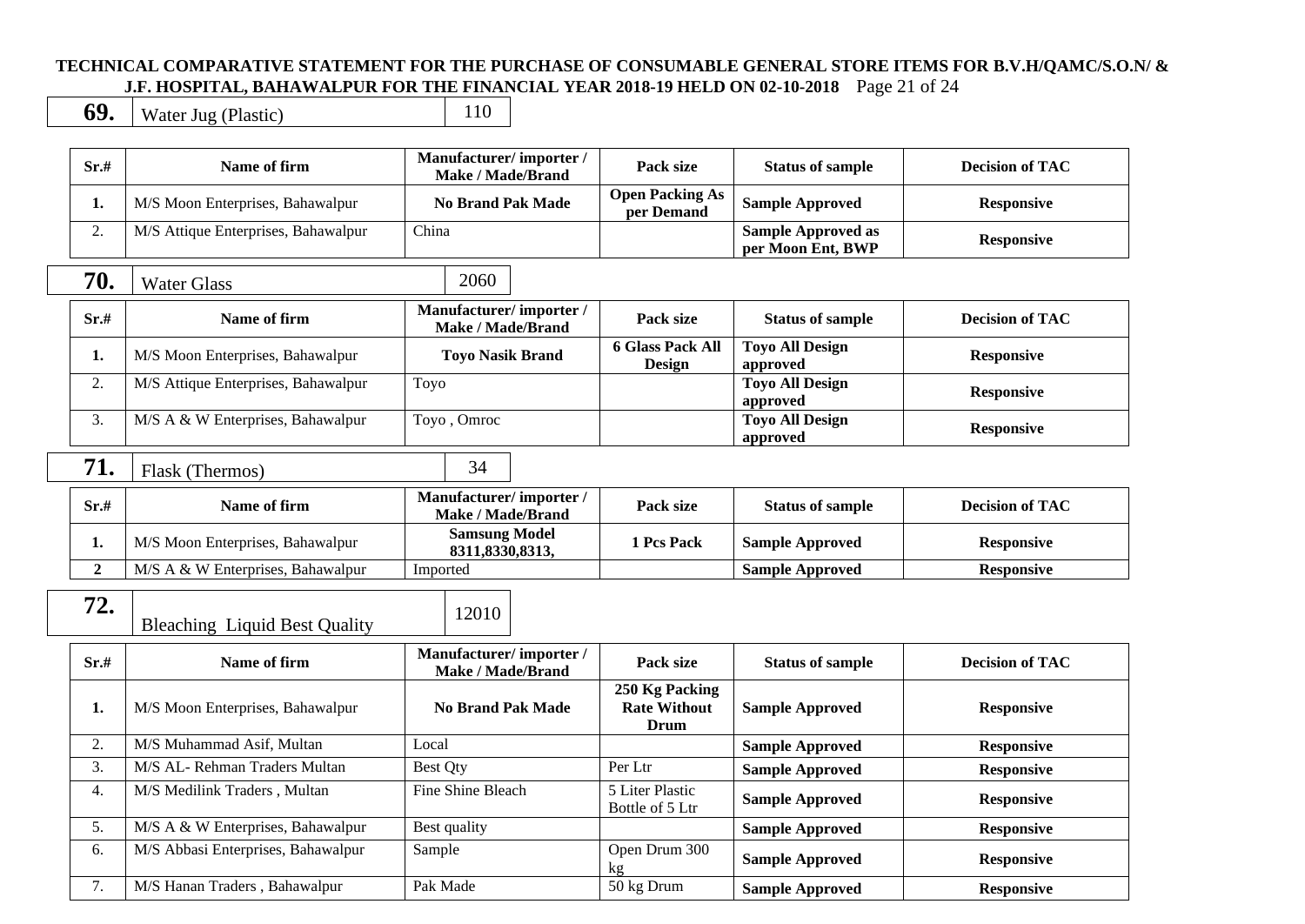## **TECHNICAL COMPARATIVE STATEMENT FOR THE PURCHASE OF CONSUMABLE GENERAL STORE ITEMS FOR B.V.H/QAMC/S.O.N/ & J.F. HOSPITAL, BAHAWALPUR FOR THE FINANCIAL YEAR 2018-19 HELD ON 02-10-2018** Page 22 of 24

| 73.  | Hand Sanitizer Liquid (in Kgs)      | 8000                                                                                                                            |                                                          |                                                             |                        |  |
|------|-------------------------------------|---------------------------------------------------------------------------------------------------------------------------------|----------------------------------------------------------|-------------------------------------------------------------|------------------------|--|
| Sr.# | Name of firm                        | Manufacturer/importer/<br>Make / Made/Brand                                                                                     | Pack size                                                | <b>Status of sample</b>                                     | <b>Decision of TAC</b> |  |
| 1.   | M/S Muhammad Asif, Multan           | Imported/Local                                                                                                                  |                                                          | Sample Not Approved                                         | Non Responsive         |  |
| 2.   | M/S Medilink Traders, Multan        | 1)5.0 liters refill bottle foam<br>one litre pump bottle foam<br>2) Alcholic (Propane-01)<br>PRP-PNOL Onle liter pump<br>bottle | Hiclean (incorpora<br>ting sterizar) PrP-<br><b>PNOL</b> | Prosafe (PRO-PNOL<br>Hand Disinfectant<br>Sample Approved   | <b>Responsive</b>      |  |
| 74.  | Soap Dispenser                      | 650                                                                                                                             |                                                          |                                                             |                        |  |
| Sr.# | Name of firm                        | Manufacturer/importer/<br><b>Make / Made/Brand</b>                                                                              | Pack size                                                | <b>Status of sample</b>                                     | <b>Decision of TAC</b> |  |
| 1.   | M/S Moon Enterprises, Bahawalpur    | <b>No Brand Imported</b>                                                                                                        | 1 pcs Pack                                               | <b>Sample Approved</b>                                      | <b>Responsive</b>      |  |
| 2.   | M/S Muhammad Asif, Multan           | Local                                                                                                                           |                                                          | <b>Sample Approved</b>                                      | <b>Responsive</b>      |  |
| 3.   | M/S Abbasi Enterprises, Bahawalpur  | Sample                                                                                                                          | 12 in Box                                                | <b>Sample Approved</b>                                      | <b>Responsive</b>      |  |
| 4.   | M/S Medilink Traders, Multan        | Soap Dispenser China                                                                                                            | Single Pack                                              | Sample Approved (500ml not<br>firm will provided 1liter Box | <b>Responsive</b>      |  |
| 75.  | <b>Hand Sanitizer Dispenser</b>     | 600                                                                                                                             |                                                          |                                                             |                        |  |
| Sr.# | Name of firm                        | Manufacturer/importer/<br><b>Make / Made/Brand</b>                                                                              | Pack size                                                | <b>Status of sample</b>                                     | <b>Decision of TAC</b> |  |
| 1.   | M/S Moon Enterprises, Bahawalpur    | <b>No Brand Imported</b>                                                                                                        | 1 pcs Pack                                               | <b>Sample Approved</b>                                      | <b>Responsive</b>      |  |
| 2.   | M/S Muhammad Asif, Multan           | Local                                                                                                                           |                                                          | <b>Sample Approved</b>                                      | <b>Responsive</b>      |  |
| 3.   | M/S Attique Enterprises, Bahawalpur | China                                                                                                                           |                                                          | <b>Sample Approved</b>                                      | <b>Responsive</b>      |  |
| 4.   | M/S Abbasi Enterprises, Bahawalpur  | Sample                                                                                                                          | 12 in Box                                                | <b>Sample Approved</b>                                      | <b>Responsive</b>      |  |
| 5.   | M/S Medilink Traders, Multan        | Dispenser Imported                                                                                                              | Single Pack                                              | <b>Sample Approved</b>                                      | <b>Responsive</b>      |  |
| 76.  | Castaic Soda (in Kg)                | 6000                                                                                                                            |                                                          |                                                             |                        |  |
| Sr.# | Name of firm                        | Manufacturer/importer/<br><b>Make / Made/Brand</b>                                                                              | Pack size                                                | <b>Status of sample</b>                                     | <b>Decision of TAC</b> |  |
| 1.   | M/S Moon Enterprises, Bahawalpur    | No Brand + Sitar Pak<br><b>Made</b>                                                                                             | 50 kg pack                                               | Sitara Branded Item Approved                                | <b>Responsive</b>      |  |
| 2.   | M/S Muhammad Asif, Multan           | Sitara                                                                                                                          |                                                          | Sitara Branded Item Approved                                | <b>Responsive</b>      |  |
| 3.   | M/S Sharif Enterprises, Bahawalpur  | Pak Made                                                                                                                        | $1 \text{ kg}$                                           | No brand Not Approved                                       | Non Responsive         |  |
| 4.   | M/S AL- Rehman Traders Multan       | <b>Best Qty</b>                                                                                                                 | Per kg                                                   | No brand Not Approved                                       | Non Responsive         |  |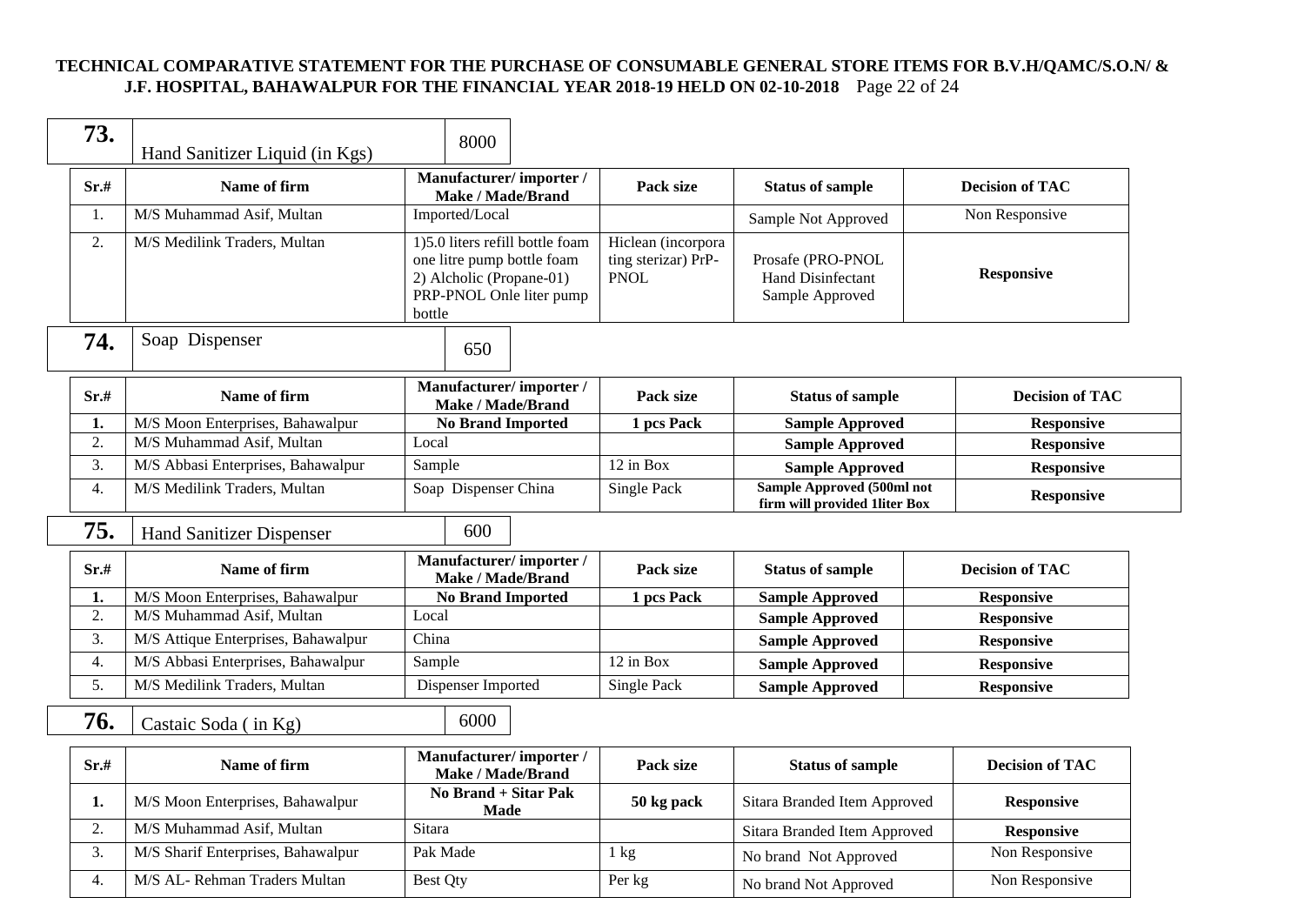#### **TECHNICAL COMPARATIVE STATEMENT FOR THE PURCHASE OF CONSUMABLE GENERAL STORE ITEMS FOR B.V.H/QAMC/S.O.N/ & J.F. HOSPITAL, BAHAWALPUR FOR THE FINANCIAL YEAR 2018-19 HELD ON 02-10-2018** Page 23 of 24

|  | Fumigation Silion $H_2O_2$ |  |
|--|----------------------------|--|
|--|----------------------------|--|

| Sr.# | Name of firm              | Manufacturer/importer/<br>Make / Made/Brand | Pack size | <b>Status of sample</b>                   | <b>Decision of TAC</b> |
|------|---------------------------|---------------------------------------------|-----------|-------------------------------------------|------------------------|
| . .  | M/S Muhammad Asif. Multan | Nocolyse One Shot<br>Nocolyse Neutral       |           | Nocolyse Natural<br>Branded item Approved | <b>Responsive</b>      |

# **78.** Auto Air Freshener 180

| Sr.# | Name of firm                       | Manufacturer/importer/<br>Make / Made/Brand | Pack size   | <b>Status of sample</b> | <b>Decision of TAC</b> |
|------|------------------------------------|---------------------------------------------|-------------|-------------------------|------------------------|
|      | M/S Moon Enterprises, Bahawalpur   | <b>Any Brand Imported</b>                   | 1 Pcs       | <b>Sample Approved</b>  | <b>Responsive</b>      |
|      | M/S Muhammad Asif, Multan          | Imported/Local                              |             | <b>Sample Approved</b>  | <b>Responsive</b>      |
|      | M/S AL- Rehman Traders Multan      | Air Wick Imported                           |             | Sample Not Approved     | Non Responsive         |
|      | M/S Abbasi Enterprises, Bahawalpur | Sample                                      | $12$ in Box | <b>Sample Approved</b>  | <b>Responsive</b>      |
|      | M/S Rafique & Brother, Bahawalpur  | <b>Auto No Brand Imp Item</b>               | 1 pcs Pack  | <b>Sample Approved</b>  | <b>Responsive</b>      |